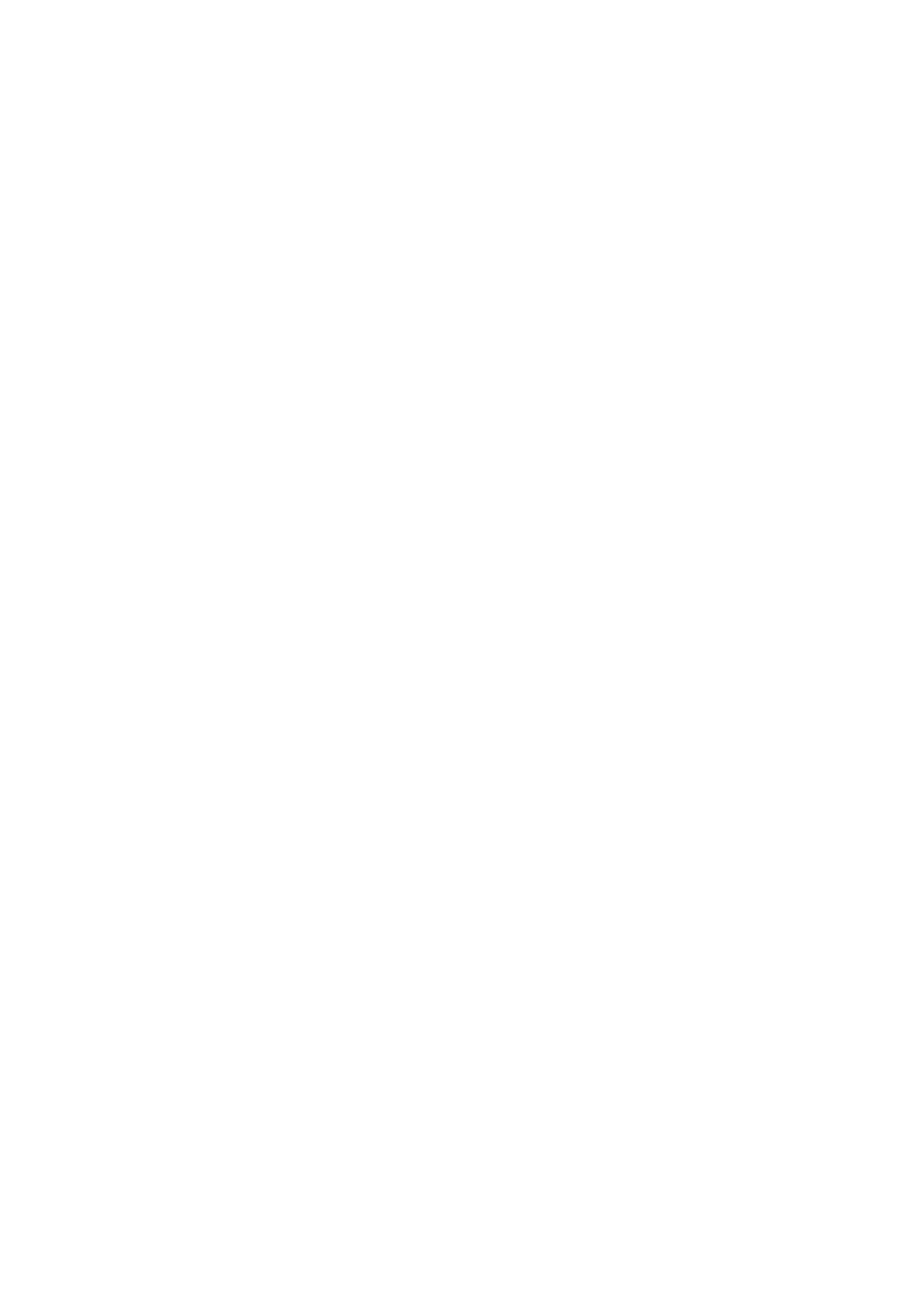learning processes? Do current IR systems lead to deep processing or do they mostly support superficial consumption of nuggets? There is a growing body of writing, both critical and empirical, that examines the cognitive consequences of search. We believe the IR community should proactively respond by launching our own investigations of these issues and developing new technologies that foster additional types of interaction and learning.

The second research area is related to helping users become better and more critical searchers and consumers of information. While the acquisition of search skills is a topic that has been primarily addressed in the library science literature and in practice, by librarians, there has been little integration of information literacy education with search systems. Typically, instructional methods consist of faceto-face classes or online tutorials which are not very engaging. We propose that search systems can play a more integral role in helping users acquire better search skills through the provision of tips, tools, feedback and games that help users develop their skills in a more fluid and fun way. These include general search skills, as well as specialized search skills that might be appropriate for particular domains or tasks (e.g., medical search). We further propose that search systems support a wider range of more diverse search tactics and provide users with different views of information.

The third major research area is concerned with helping people achieve higher levels of learning through the provision of more sophisticated, integrative and diverse search environments that support greater information immersion and more nuanced types of learning. Systems should go beyond the provision of static results lists for query resolution to the provision of dynamic search results lists that allow different views and rankings of information based on different properties of the information and the user's work tasks. Systems should also provide tools that allow users to explore, analyze and synthesize information, and interact and engage with information in more meaningful ways.

# **4.2.3 Research challenges**

The proposed search system will need some awareness of individual users, especially given that the concept of learning underpins much of the proposed research. Users come to the system with particular search expertise, domain expertise, cognitive abilities, and motivations. It is expected that these characteristics will change over time with increased interaction with the system and information. Understanding how to diagnosis, represent, and update this information over time is an important research challenge. This type of information will get represented in the system by *user models*; how to do this is another obvious challenge.

The system should further contain *task models* that represent an understanding of the processes and steps required to complete particular types of tasks. Understanding the composition of such models, as well as how to represent and update these models over time are also important research challenges. Furthermore, understanding how to provide task specific support (and what this means) is a challenge. We envision that many current models of the information search process, and in particular models that divide search into different stages or phrases (see Section 5.9), will provide a foundation for this component.

The system should also contain *content models* to represent different types of content (e.g., newspaper articles, images, videos) and the important characteristics of such content (e.g., authority, diversity) that can be used to facilitate users' interactions with this content. The system should employ different *methods of analysis* for processing, representing and using this content. Finally, new search *environments*, including search techniques and interfaces, will need to be created to support the development of search skills and deeper and more meaningful interactions with information.

Finally, this proposal raises several challenges including evaluating the tools' impact – both those designed to help people become better searchers and those designed to help people more deeply interact with information – on learning outcomes such as long-term retention of information and improved critical thinking skills. Of course, holistic and diverse measures and methods will need to be developed.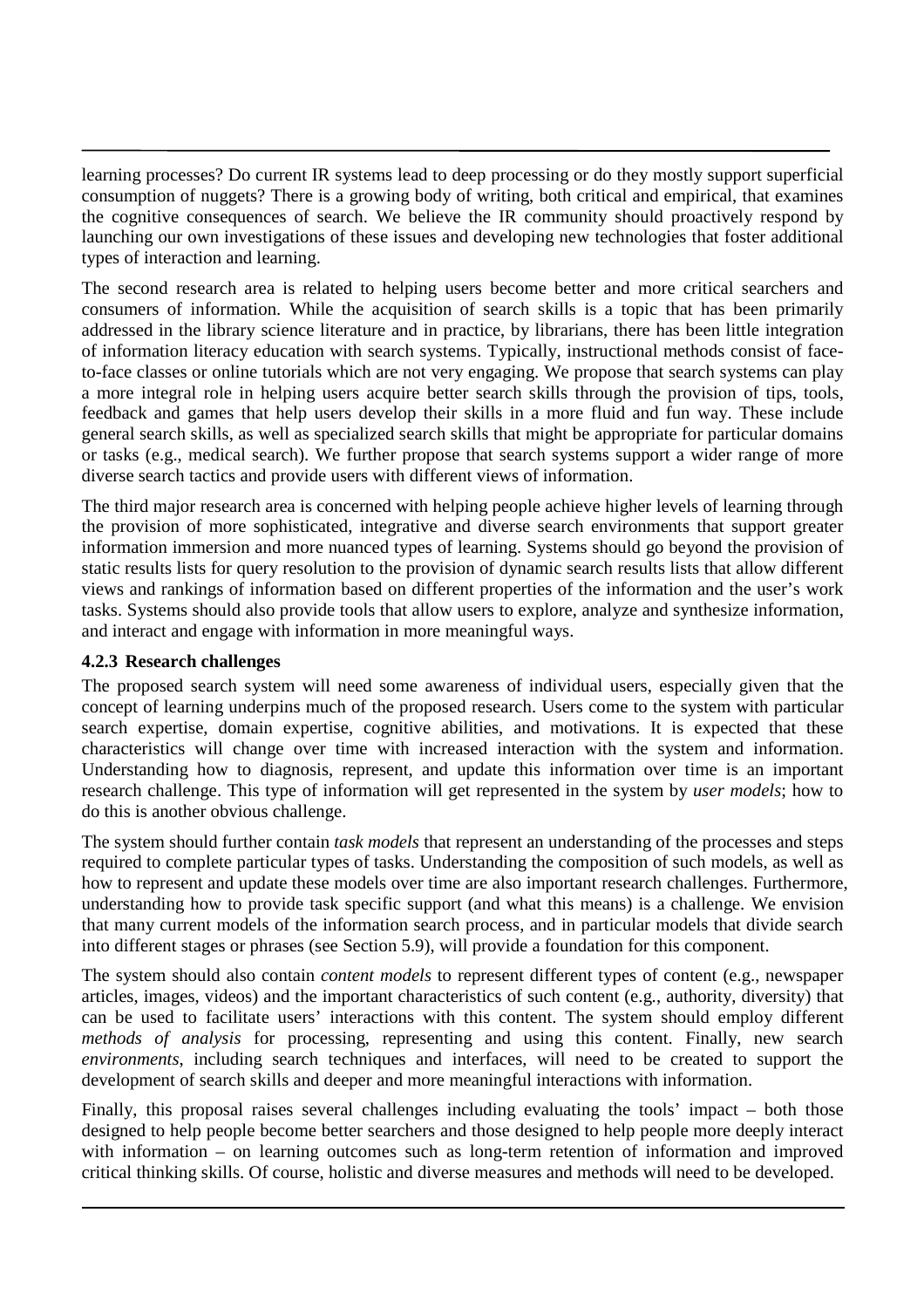# **4.2.4 Broader impact**

This proposed research has the potential to empower people through the attainment and mastery of better information search skills and the provision of search environments that support deeper learning. This should lead to better work products, more fulfilling leisure pursuits, increased opportunities for lifelong learning, and greater self-actualization. The work of this proposal also brings together researchers from many different areas including IR, interactive IR, human-computer interaction, informationseeking behavior, psychology, education, and library science.

#### **4.2.4.1 Obstacles and risks**

There are several obstacles and risks. First, users must make an explicit choice to use these tools. These tools are likely to interrupt and disrupt a comfortable searching style. We will need to make tools that will lead to meaningful and positive outcomes to motivate adoption. Another risk is that the development of tools that highlight particular characteristics of content, such as authority, might lead to adversarial web page authoring and/or introduce other types of search bias. Such tools might also be viewed as overly paternalistic and controlling. Finally, such tools might lead to the establishment of new comfort zones that do not actually lead to higher levels of learning.

# **4.3 Finding What You Need with Zero Query Terms (or Less)**

Future information retrieval systems must anticipate user needs and respond with information appropriate to the current context without the user having to enter a query  $\overline{\phantom{a}}$  or even initiate an interaction with the system. In a mobile context such a system might take the form of an app that recommends interesting places and activities based on the user's location, personal preferences, past history, and environmental factors such as weather and time. In a traditional desktop environment, such a system might monitor ongoing activities and suggest related information, or track news, blogs, and social media for interesting updates. In any case, such systems must allow users to quickly act on the information and suggestions. While such systems would generally remain unobtrusive, waiting for the user to initiate an interaction (but providing "zero query terms"), sometimes the system might proactively interrupt the user to provide critical information (which we call "less than zero query terms").

# **4.3.1 Motivation**

The need for these systems increases in mobile environments, where the user's ability to interact with the system is hampered by the physical limitations of the devices. On the other hand, development of these technologies is enabled by the context provided by mobile devices, which can provide a detailed account of the user's location, movements, activities and interests. Overall, much more of a person's life is online and always available, particularly through social media and other online interactions.

In contrast to traditional search engines, these systems must function without an explicit query, depending on context and personalization in order to understand user needs. In contrast to traditional recommender systems, these systems must be open domain, ideally able to make suggestion and synthesize information from multiple sources, involving multiple people, objects and actions.

In one form, we imagine a personal assistant who provides a key document at just the right time, sends a meeting summary to someone's mobile device just as they sit down, or even "whispers in one's ear" short biographical facts about the people at a meeting. While few people can afford to hire a personal assistant to perform these tasks, core technologies are now in place to automate them. For example, the DARPA CALO project — and Apple's Siri, its iPhone spin-off — has already examined core tasks in this area. Here, we propose a stronger, IR-oriented focus on automating the search process in the context of current activities.

In another form, we imagine a system that automatically gathers information related to an upcoming task. For example, if someone were planning to write a report during a long plane trip, they might find the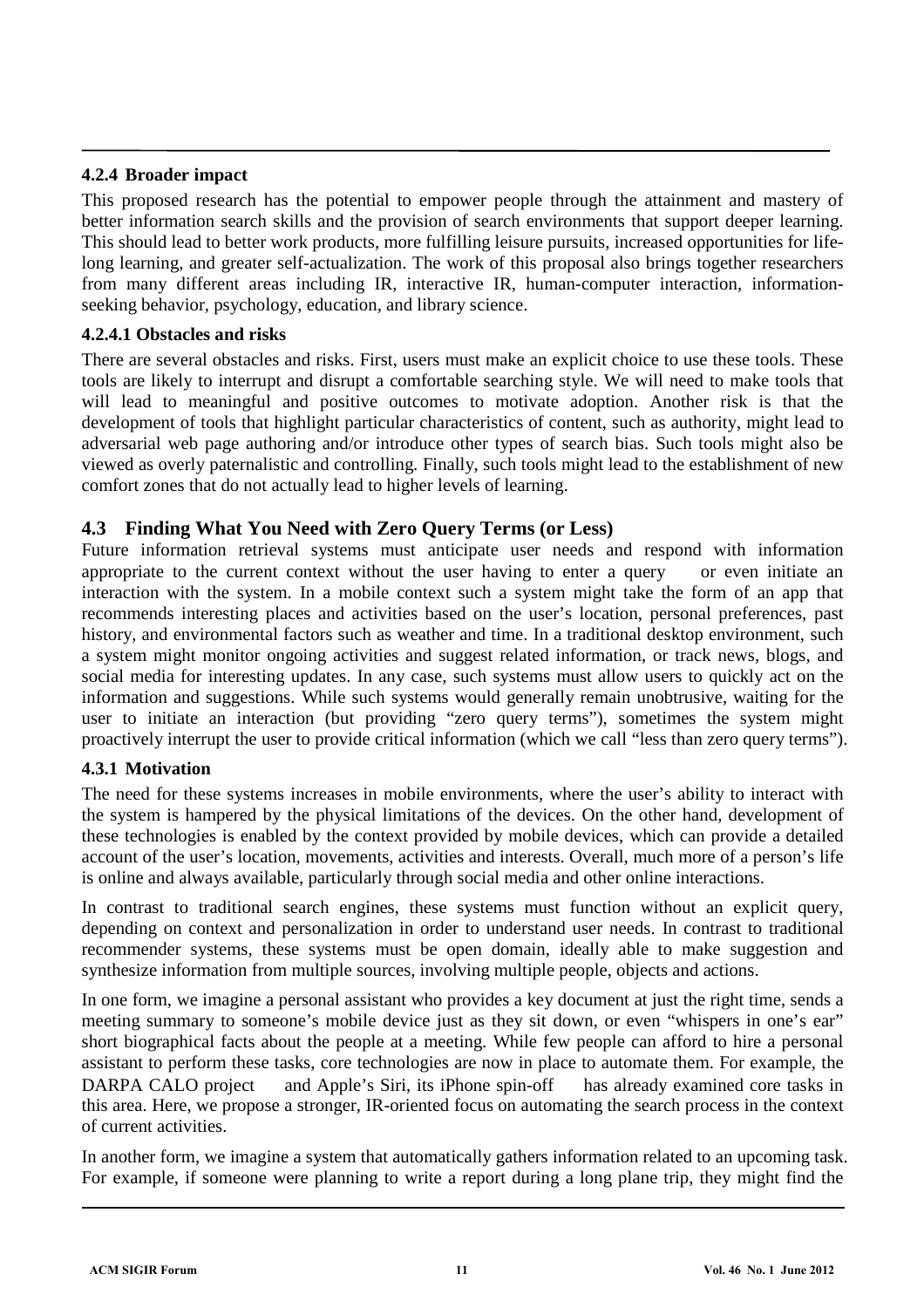necessary background information already available in a folder on their laptop. In order to achieve this goal, the system would need to be aware of current and planned activities, automatically gathering and organizing information in a forward looking fashion.

In an extreme version, we imagine someone's phone ringing as they walk down the street, interrupting their thoughts with the message that the love of their life is sitting in café they are just walking past. In this case, the urgency of the information need is judged to outweigh the annoyance of the interruption. In order to reach this level of performance, deep insights into personality and preference are required.

### **4.3.2 Proposed research**

Many core IR issues are related to this problem, particularly given the increasingly rich, personal and heterogeneous signals and domains involved in these systems. Research in this area requires new representations of information and user needs, along with methods for matching the two and presenting the results.

Other problems include methods for modeling person, task, and context; methods for finding "objects of interest", including content, people, objects and actions; and methods for determining what, how and when to show material of interest.

### **4.3.3 Research challenges**

This research requires efforts to study users, interpret user behavior, prototype systems, and develop appropriate evaluation methodologies, and there are substantial challenges in all of these areas.

User-related challenges include: methods for dealing with rich interaction sequences; use of multi-modal sensor data; open domain, time- and geo-sensitivity; trust, transparency, privacy; determining interruptibility; summarization – e.g., why the system made this suggestion for this person, now and here; amount of time or information required – e.g., 5 minutes to kill vs. 15 hours on a plane; and log and interaction analysis.

Prototype development challenges include data gathering and synthesis; power management in mobile contexts; user interface/interaction, particularly in mobile contexts; and deployment and logging of data.

Evaluation challenges include the development of methodologies to assess the quality of specific systems and suggestions, as well as the creation of appropriate test collections and methodologies to allow results to be compared across research groups.

#### **4.3.4 Broader impact**

We foresee three broad areas of impact:

- 1. Filling information gaps *on demand*: For example, a desktop app might populate a start screen with personalized information and updates, or a mobile app might suggest ideas to fill free time. Neither app would require the user to enter a query; interaction may be limited to browsing information and rejecting ideas.
- 2. Proactively *whispering in one's ear*, perhaps through a screen on mobile device, or by literally whispering in one's ear through a headset. Proactive information gathering might also take place on a non-real time basis, such as gathering information for a forthcoming plane trip.
- 3. *I Really Mean It Now!* Identifying when and how a user can and should be interrupted to provide essential information, either because of a negative event, such as an emergency, or a positive event, such as finding the love of one's life.

#### **4.3.5 Obstacles and risks**

Achieving success requires a close interaction with numerous fields of computer science, including information agents, data mining, ubiquitous computing, NLP, and HCI.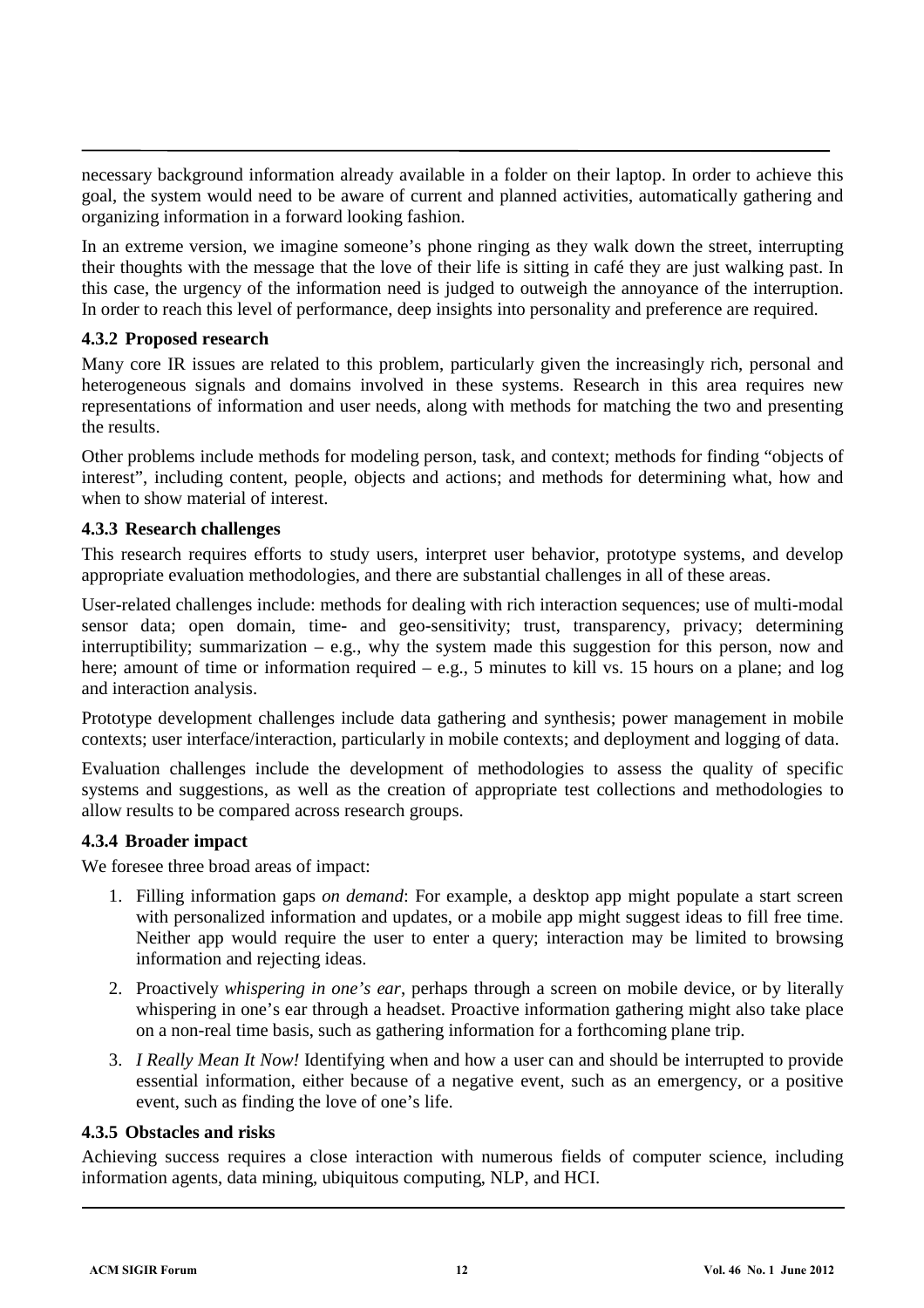# **4.4 Mobile Information Retrieval Analytics (MIRA)**

During the last decade people have begun carrying mobile devices and using them for a variety of communication, social interaction, information seeking, and other routine tasks. In spite of their ubiquity, no company or researcher has an understanding of mobile information access that spans a variety of tasks, modes of interaction, or software applications. This lack of understanding is an obstacle to scientific study and the development of new tools that provide more effective information access.

The first stage of this project develops a methodology and tools for large-scale collection of data about mobile information access. The information gathered provides the foundation for a second stage, in which we will develop benchmark tasks, test collections, and evaluation methodologies for communitywide research initiatives. The project will be a success when the tools and resources developed are used by subsequent research projects that develop improved information access technologies.

# **4.4.1 Motivation**

Mobile devices are an important source of information for much of the public. Tools and technologies developed for desktop and fixed computing platforms can't capture much of the information about how people use mobile devices. A company that provides mobile devices, software, or services can capture some types of information, but usually is unable to construct a view that spans multiple applications. For example, a search service provider might know that a query was issued, but not know whether the results it provided resulted in consequent action. The lack of a more comprehensive understanding of a person's mobile information seeking and usage prevents progress on a variety of important research questions.

How a person's information need (e.g., a query) interacts with contextual features, such as the person's location, platform, and behavioral pattern is an important topic for research, one that has been studied as an issue of interaction design, but is largely unexplored within the IR community.

People have large social networks, however the role and value of each individual is context-specific. The mobile environment is ideal for studying social network activation dynamics and how a person's global social network is refined into task- or setting-specific social networks.

The identification of common *types* of web search queries led to query classification and algorithms tuned for different purposes, which improved web search accuracy. A similar understanding for mobile information seeking would focus research on the problems of highest value to mobile users.

The mobile environment enables study of how information seeking spans apps and services. For example, a person may check foursquare to find restaurants, search for restaurant reviews on yelp, and then phone to make a reservation. Understanding cross-app interaction patterns enables development of context-specific authority metrics, study of cross-modal information seeking (e.g., text, voice), and research on how online activities lead to user action (and vice versa).

Mobile devices have small screens and can be difficult to hear in noisy environments, thus they are a unique environment in which to study *what* information, what *kind* of information, and what *granularity* of information to deliver for different tasks and contexts.

#### **4.4.2 Proposed research**

The project consists of a first phase that develops a methodology and tools for collecting data about mobile information access, and a second phase that develops benchmark tasks, test collections, and evaluation methodologies that enable reproducible research.

# **4.4.2.1 Developing a Holistic View of Mobile Information Access**

The first project component is a methodology and tools for doing large-scale collection of data about mobile information access. The methodology uses software applications installed on a person's mobile device to capture information about how the device is used. A toolkit is developed to provide basic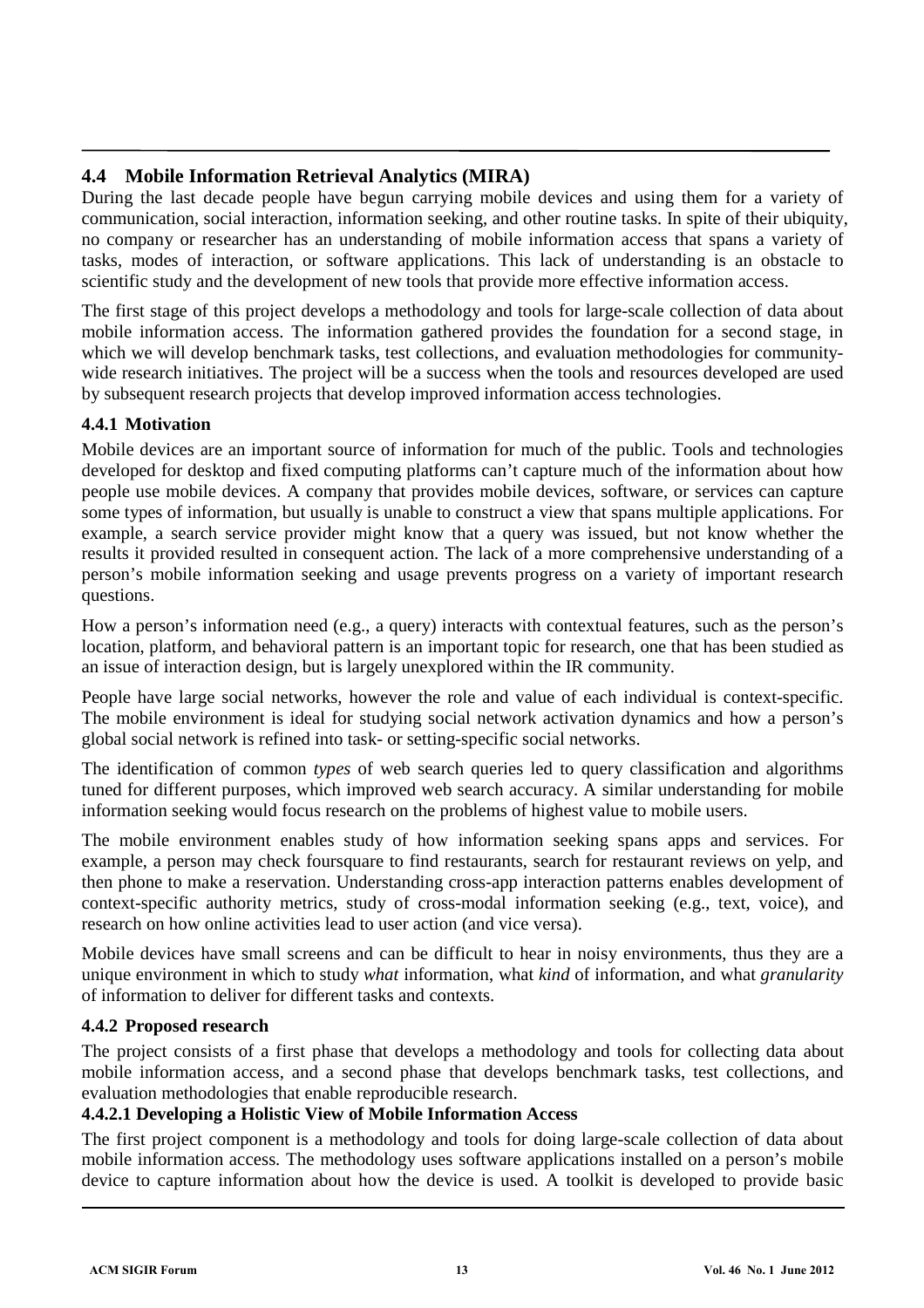logging capabilities. The toolkit can be deployed within different types of applications, for example, a passive monitor, a game, or an application that provides a useful service. The toolkit can also be used to capture different types of information, to support different research agendas. The goal is to develop applications that might be installed on several thousand devices.

There is precedent for this activity in other settings. Commercial search engines use browser toolbars to collect information that is used to improve search services; the public generally considers this acceptable and benign. Spyware is embedded within software without a user's knowledge to capture information for unknown purposes; the public generally considers this unacceptable and a threat. Capturing broad mobile information in a socially-acceptable manner requires research on several topics.

Research on incentive mechanisms is required to understand situations in which people are willing to allow their behavior to be monitored. For example, small monetary rewards, free games, social good, and a useful free service are all incentives that are used successfully in other settings. Research on acceptable practices is required to understand what features and practices provide a sense of transparency for consumers, for example, periodic opt-in, and easy removal. Research on privacy is required to understand what can be protected by dataset licenses alone, what must be anonymized, and tradeoffs between anonymization and data utility.

The result of the first phase of the project is a methodology, a set of tools, and a set of best practices that support the collection of useful data about mobile information access in a variety of situations.

# **4.4.2.2 Community-Wide Evaluation and Participation**

A large data gathering effort is only worthwhile if it enables high-quality research, thus the second project component is the development of well-defined information seeking tasks and supporting data collections that represent important real-world mobile information seeking situations. The tasks and data collections would be designed to support quantitative evaluation in well-defined evaluation frameworks that lead to repeatable scientific research. They would be deployed in large-scale community-wide evaluations of information retrieval research such as TREC, CLEF, NTCIR, or FIRE.

Annual evaluations such as those attract many of the best researchers from around the world. They focus the attention of a broad and high-quality research community on a small set of specific problems. They also involve that community in establishing well-defined problems and evaluation methodologies that produce repeatable science and become standards for the scientific community. Engaging these evaluation forums to shape scientific research and establish a long-term research agenda for mobile information seeking is of the highest priority.

# **4.4.3 Broader impact**

This project is enabling technology that is a catalyst for groundbreaking research on mobile information access. It develops a data-gathering framework, a software toolkit, and a set of "best practices" that enable data collection about information seeking on mobile platforms in a manner that university internal review boards (IRBs) will find acceptable. It uses the collected data to develop a set of representative and well-defined tasks and data collections that can be used in community-wide research forums, thus enabling and supporting research by a broad scientific community.

# **4.4.4 Obstacles and risks**

The project will need to address four important obstacles. First is developing incentive mechanisms that will cause enough people (several thousand people) to install software that allows their activity to be monitored. Second is developing data collections that are sufficiently detailed to be useful while still protecting people's privacy. Third is collection of data in a manner that university internal review boards will consider acceptable ethically. Fourth is collection of data in a manner that does not violate the Terms of Use restrictions of commercial service providers. None of these obstacles are insurmountable.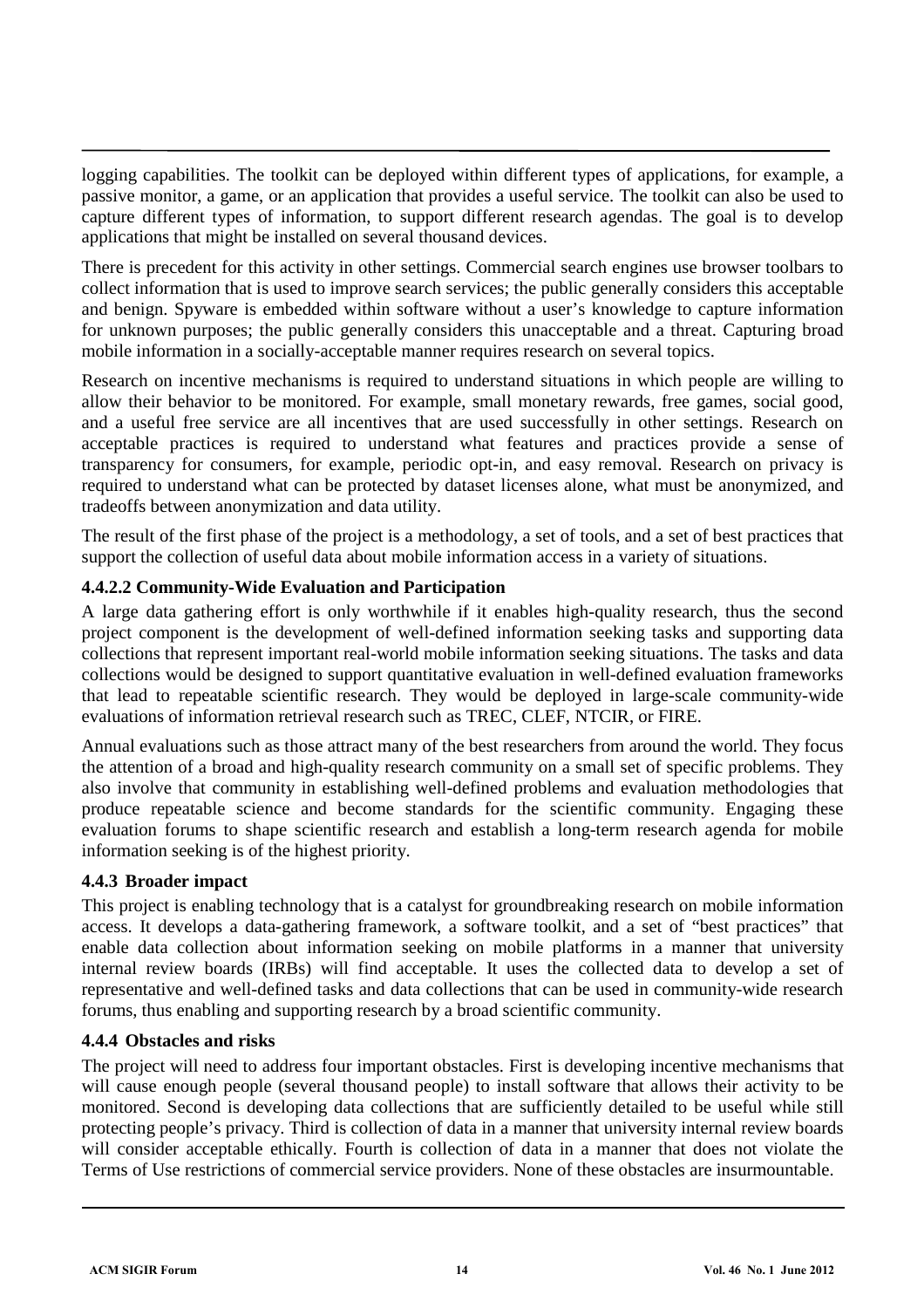# **4.4.5 Related initiatives**

There are several potentially-related initiatives. The TREC 2012 Contextual Suggestion Track will study how context and user interests affect web search. The *zero-query* research task (Section 4.3) also studies how to deliver information proactively, using only information about a user's interests and context. The Center for Embedded Network Sensing (CENS) at UCLA has developed projects and tools that capture data from mobile phones, and thus might have expertise and resources that would contribute to the project.

# **4.5 The Structure Dimension**

A key research question to be addressed by IR researchers in the next decade is: How do we move beyond simple document retrieval? Better integration of structured and unstructured information to seamlessly meet a user's information needs is a promising, but underdeveloped area of exploration. Can we take advantage of the synergies between linked data, information extraction, collaborative editing, and other structured information to improve search breadth and quality?

### **4.5.1 Motivation**

All data has structure, whether it is explicit or implicit. Even classic document retrieval assumes a structure where full-text documents are delineated. However, the structural dimension stretches beyond plain document layout to include type information identifying entities, user profiles, contextual annotations, as well as (typed) links between information objects ranging from web pages to social media messages. Users routinely access and amalgamate information from multiple inputs while interacting continuously within a virtual environment. While harmonizing various heterogeneous inputs from a user's environment is a major challenge, new opportunities to improve the search experience arise – humans can take an active role in the information seeking processes. For example, human computation in a crowd-sourcing platform or "friend-sourcing" information requests in a person's own social network could be integrated into the search experience. Mixing structured and unstructured data representations is not a new research idea. However, recent changes in how users access information on the Internet are increasing the importance of moving beyond traditional ranked documents retrieval. The real challenge is that the underlying structure may be hidden in the data or even in the representation. Related fields are making progress in uncovering this structure – incrementally driven by human effort, as in the data spaces abstraction proposed for data management or the development of the semantic web; or, automatically created from natural language processing by machines reading the web and the heterogeneous information networks discovered with techniques originated in the data mining community. In spite of the increasing availability of structural information, considerable work must be done before we can fully utilize these new models to significantly improve the information seeking experience.

Clearly, the information retrieval community is well positioned to investigate and remove uncertainties arising in this process, whether these are caused by the selection of heterogeneous resources or by the unification of varying structure and quality of these resources and their annotations.

# **4.5.2 Proposed research**

Are user information needs really answered by a list of documents without further processing? Consider a variety of everyday contexts that may trigger information seeking: pruning an apple tree, going on a trip, assessing a job applicant, or deciding whether the beach one is visiting is safe for swimming. In all of these scenarios, structural information may help scope the information need to the most relevant subset of resources to consider, and improve the results presented by giving more focused answers.

Modern web search engines can already identify verticals to provide better answers for queries involving products, locations, restaurants, movies and artists. E-commerce systems can dynamically select and create facets to support interactive exploration. Domain-specific websites, like IMDB and Rotten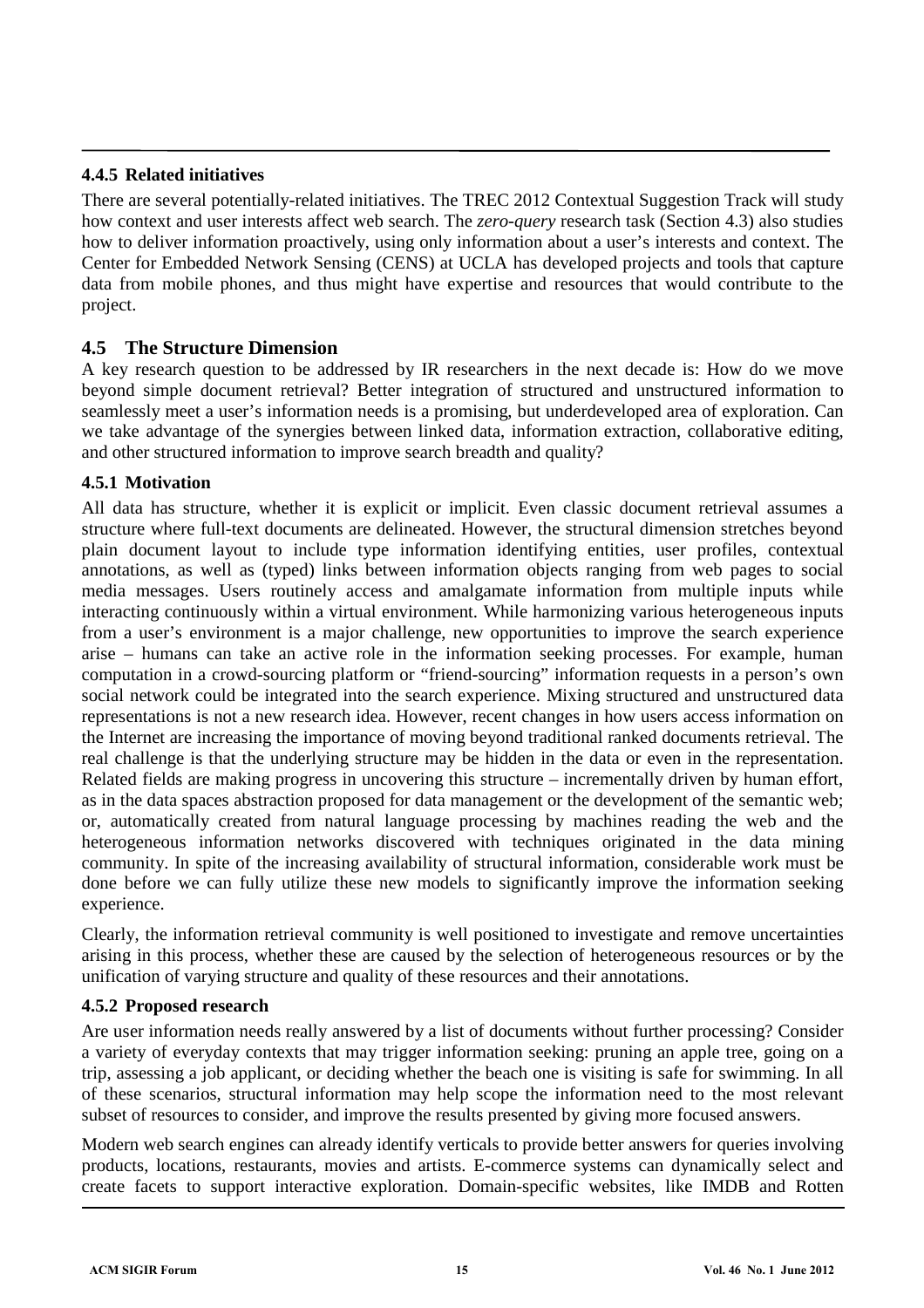Tomatoes for movies, consider a rich result list constructed from different answer types. Entities are key; relatively unambiguous pieces of information, as anchors for or pivots between the user's information need and the representations available to the system. Named entities have an equally important role in digital cultural heritage, where they are the key to provide access to multimedia artifacts.

## **4.5.3 Research challenges**

A fundamental challenge in synthesizing structured and unstructured collections is the development of better approaches to represent information. Here, we consider three dimensions of representation: query, collection, and result presentation.

*Move beyond simple keyword queries.* For a system to accurately find and rank different information from disparate collections, a new approach to mixing term queries, Boolean operations, or other relational constraints more intuitively is needed.

*Design storage representations capable of supporting efficient free form queries*. Collections may be highly dynamic, privacy preserving, or contain various types of unrefined data. How can we represent the collection in a way that would allow imposing a desired structure at query time? Can we defer statistical modelling (or even support exact matching) efficiently to query time?

*Improve result presentation*. How do we construct a result that mixes aesthetic and functional aspects appropriately? What type of evaluation framework is needed to quantify the quality of the new integrated results?

Many related challenges arise. How do we conduct effective and efficient search in hybrid networks of structured and unstructured data, and apply constraints at query time to find, process, and synthesize multiple, loosely cooperating data repositories simultaneously? Query processing techniques such as SPARQL, XQuery, SQL, NEXI, XIRQL and the INDRI query language are useful for inspiration – but are these languages sufficient for our needs? How to deal with uncertain information within structured and unstructured data? Links between entities in knowledge sources in repositories such as Wikipedia may be incomplete and noisy. Sampling from heterogeneous and distributed sources inherently leads to uncertainties about the underlying structure. Structured data generated by information extraction components may be associated with confidence scores. It is important to design a framework that can naturally deal with the uncertain information. Inquery's inference networks and semi-structured relevance models provide a starting point, but we need new approaches to dealing with the uncertainty about the imposed structure; the (semantic) gap between structured data and unstructured data; and, efficient solutions that generate desired results in interactive time.

For all three dimensions - queries, collections, and presentation - we need new evaluation methodologies that allow us to determine how effectively and efficiently we are delivering the expected results to endusers. In this context, we need to go beyond the traditional evaluation paradigm and strive for developing benchmarks and tasks which are able to combine the assessment of structured retrieval, as they do in the semantic and database communities, with unstructured retrieval, as it is traditionally done in the IR community. Evaluation must address efficiency and effectiveness in concert, not independently as is the usual case in our field. Also, the capacity of handling heterogeneous sources would be a highly desirable feature to consider. The goal is to reduce the barrier-to-entry and better utilize structure in answering complex information needs. Can we design a system that is flexible enough to express the models used in approaches to TREC, INEX, and CLEF?

#### **4.5.4 Broader impact**

The potential impact is seamless support for complex information seeking tasks. Envision an example application "Sherlogue": a computer generated Wiki, where each user's search result is an interactive wiki page that presents multi-faceted answers. For example, the query "Design a new course offering on Information Retrieval" would produce a result page including a syllabus, lectures slides, assignment test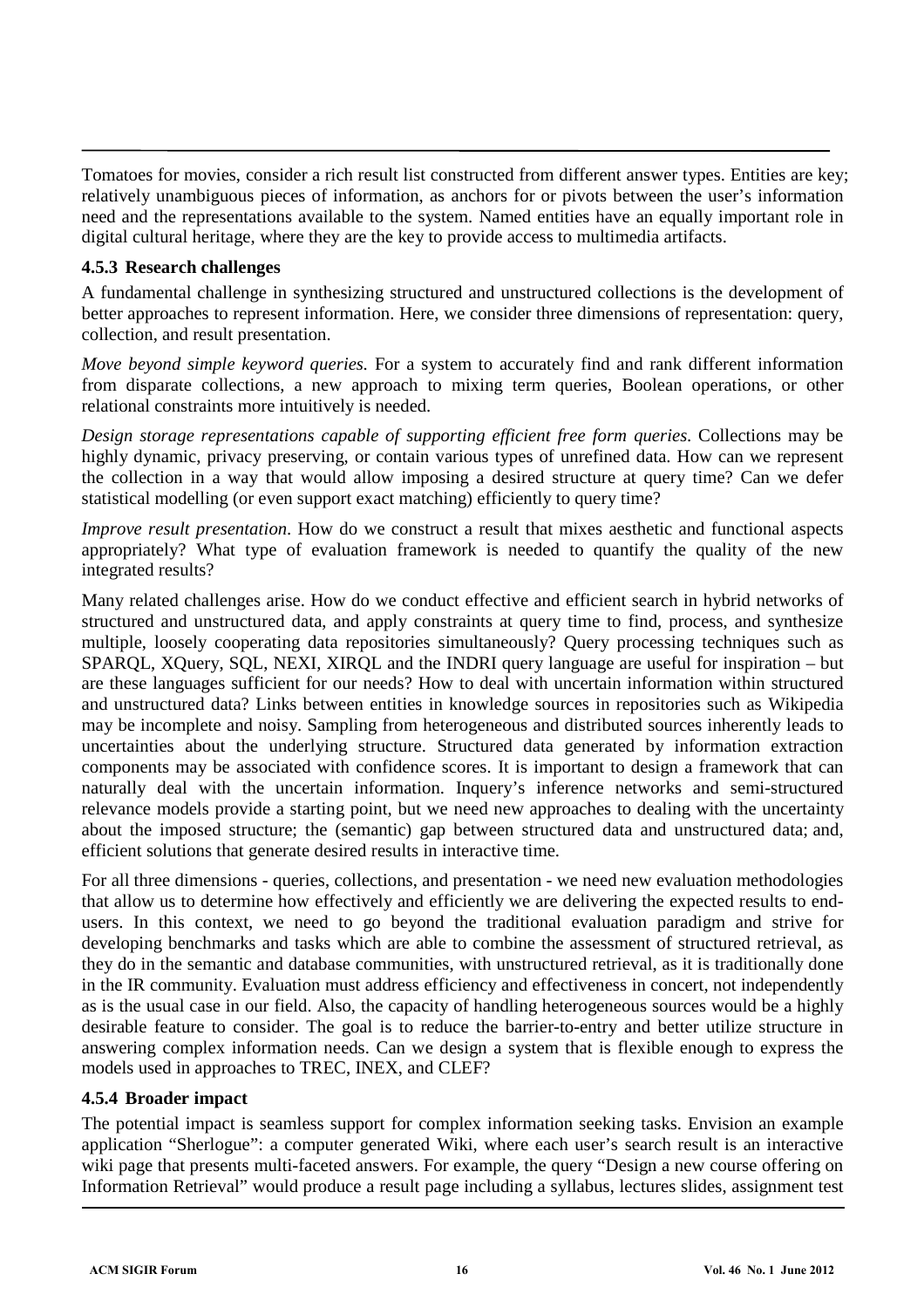banks, videos, tutorial write-ups, useful references, links to area experts, source code and tools; editing the wiki result interacts directly with both the retrieval engine (machine) and the user's social networks (human).

# **4.5.5 Obstacles and risks**

Addressing heterogeneous structural views over multiple data collections will require advances in almost every sub-discipline of IR, varying from efficiency to understanding and evaluating multi-valued relevance.

# **4.6 Understanding People in Order to Improve Information (Retrieval) Systems**

Despite widespread acknowledgement that the understanding of users is essential for the creation, improvement and evaluation of IR systems, there is still a large gap between the study of users and the study of IR algorithms. Hence, we propose the development of a research resource for the IR community, from which hypotheses about how to support people in information interactions can be developed, and in which IR system designs can be appropriately evaluated.

### **4.6.1 Motivation**

All IR systems have the purpose of supporting people, through interactions with information, to achieve their goals and underlying intentions in work, academic, everyday life situations. In order to design and evaluate such systems, it is necessary to understand the goals that lead people to engage in various interactions with information, as the goals of systems must be commensurate with the goals of the people whom the systems are designed to support. Such systems will need to "understand" people's behaviors during their interactions with information, the problems they have in realizing their intentions, and the general nature of their information problems. Although there has long been a consistent call for IR research and practice to base their activities on understanding of the people for whom the systems are intended, both the theoretical arguments for this, and the empirical results which have resulted, have been largely ignored by the IR system design and evaluation community. As a consequence, both IR research and IR evaluation standards and methods are proving to be inadequate for the new types of interactions with information in which people engage, and the new types of support systems envisioned for the future. Thus, the goals of our proposed program are to: provide basic data according to which characteristics of goals, intentions, behaviors can be identified across a variety of contexts; develop a research resource for the IR community, from which hypotheses about how to support people in information interactions can be developed, and in which IR system designs can be appropriately evaluated; and, provide insight as to how search interaction characteristics are shared or differ among, for instance, different user groups, search tasks, cultures, and languages of searching.

What is required to achieve the goals of the program is the systematic investigation and characterization of the goals, intentions, and information interaction behaviors of people across a wide variety of contexts and situations, with specific reference to IR system design and evaluation. To date, there has not been such research; this program aims explicitly to address this gap.

#### **4.6.2 Proposed research**

In order to achieve these goals, we propose an integrated program of studies of people before, during, and after engagement with information systems, at a variety of levels, using a variety of methods. These should include (but not be limited to) a range of levels from the individual, the group, and the community; and a range of methods from ethnography, *in situ* observation, controlled observation, experiment and large-scale logging.

The basis of the proposed program is the establishment of a set of standard, minimum protocols for the conduct of studies and of data collection relevant to different levels and contexts of study, applicable to different types of methods.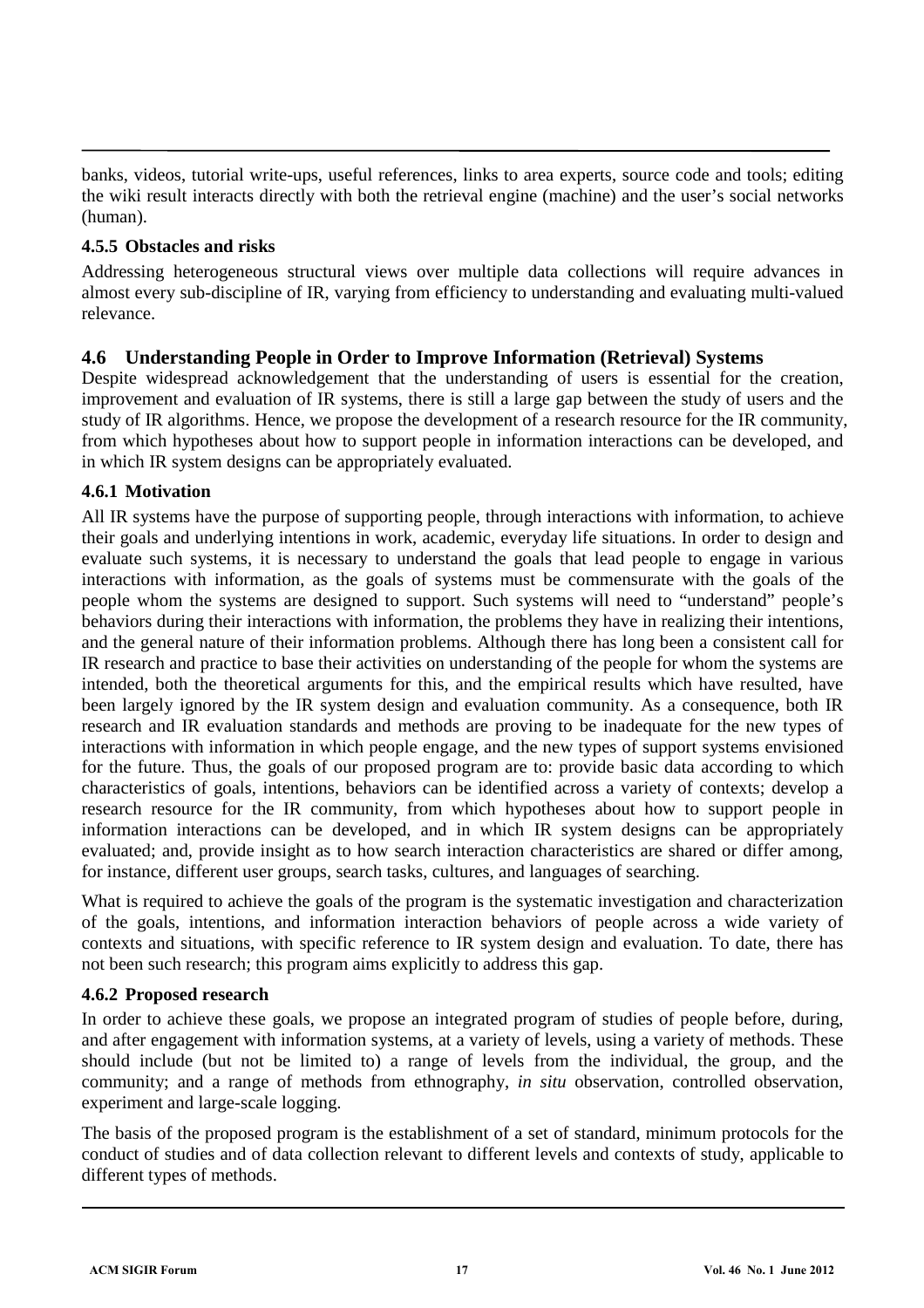We provide general descriptions of two such protocols, as examples of how such a program would work, and how the results of different types of studies could inform one another.

*Controlled observation of people engaged in interactions with information.* A standard protocol would include: detailed specification of the tasks that participants in the investigation are asked to perform, where these tasks are presented as "simulated work tasks"; detailed demographic description of the participants in the investigation, and instruments that elicit participants' prior experience with relevant systems; instruments which elicit the participants' knowledge of the tasks and their topics, their expectations of difficulty of the task and estimates of their likely success, prior to engaging in the interaction; complete client-side logging of the information interaction associated with the task; instruments which elicit participants' evaluation of task difficulty, of their success in the task, and of the value of system features (if relevant) for task accomplishment; instruments which elicit evaluations of the usefulness of information encountered during the interaction for task performance;

*Large-scale logging of search session interactions.* A standard protocol for server-side search logging would include: no task specification, just completely natural search behavior; logging the content of the search results page and clicks on that page; logging of limited contextual information, such as the user's location, time of day; logging of implicit indicators including: 1) did they click, 2) did they dwell, 3) did they return next week.

Large-scale logging on the server side gives a less rich record of individual actions than the detailed observation described before. However, because it incorporates many people's actions, it is extremely valuable for: 1) Distribution of queries, 2) Distribution of clicks for each query, indicating user "intent", 3) How query-click distributions vary according to other factors such as location or time, 4) Identifying overall use cases, based on patterns in the logs.

By following protocols as in the two examples, it will be possible to link large-scale, server-side logging, which has limited kinds of data, but lots of examples; to smaller-scale, client-side studies, which have very rich data, but very few examples.

A result of this program will be establishment of a research resource consisting of the records of information interactions collected by many groups, at many sites, in a large variety of specific contexts and situations. This resource will be made available to the IR research community at large, and will enable the principled study of similarities and differences in goals, intentions, associated behaviors, and success in task performance for many different types of tasks, in many different situations. This resource will also provide an infrastructure for evaluation of IR systems, at both traditional levels of evaluation (e.g. relevance-based), and more especially, evaluation of support for information interaction episodes (e.g. search sessions) as a whole, which has not been possible before.

An integral aspect of this program will be sharing tools that help to implement the protocols among all groups who participate in this endeavor. It must be noted that our proposal requires a site that is responsible for maintaining and distributing the protocols, receiving and curating the data from the cooperating sites, integrating the reports into a single database, and affording access to the resulting database to the IR research community.

#### **4.6.3 Research challenges**

Developing a framework for the research resource that is easy to understand and use will be a major issue.

Challenges facing the research program include the following: agreement on standard protocols amongst the research community; construction of the research resource, and its maintenance; cost of data collection; dirtiness and sparseness of data; coordination of data collection for at least minimally compatible data; instrumenting logging; and anonymizing.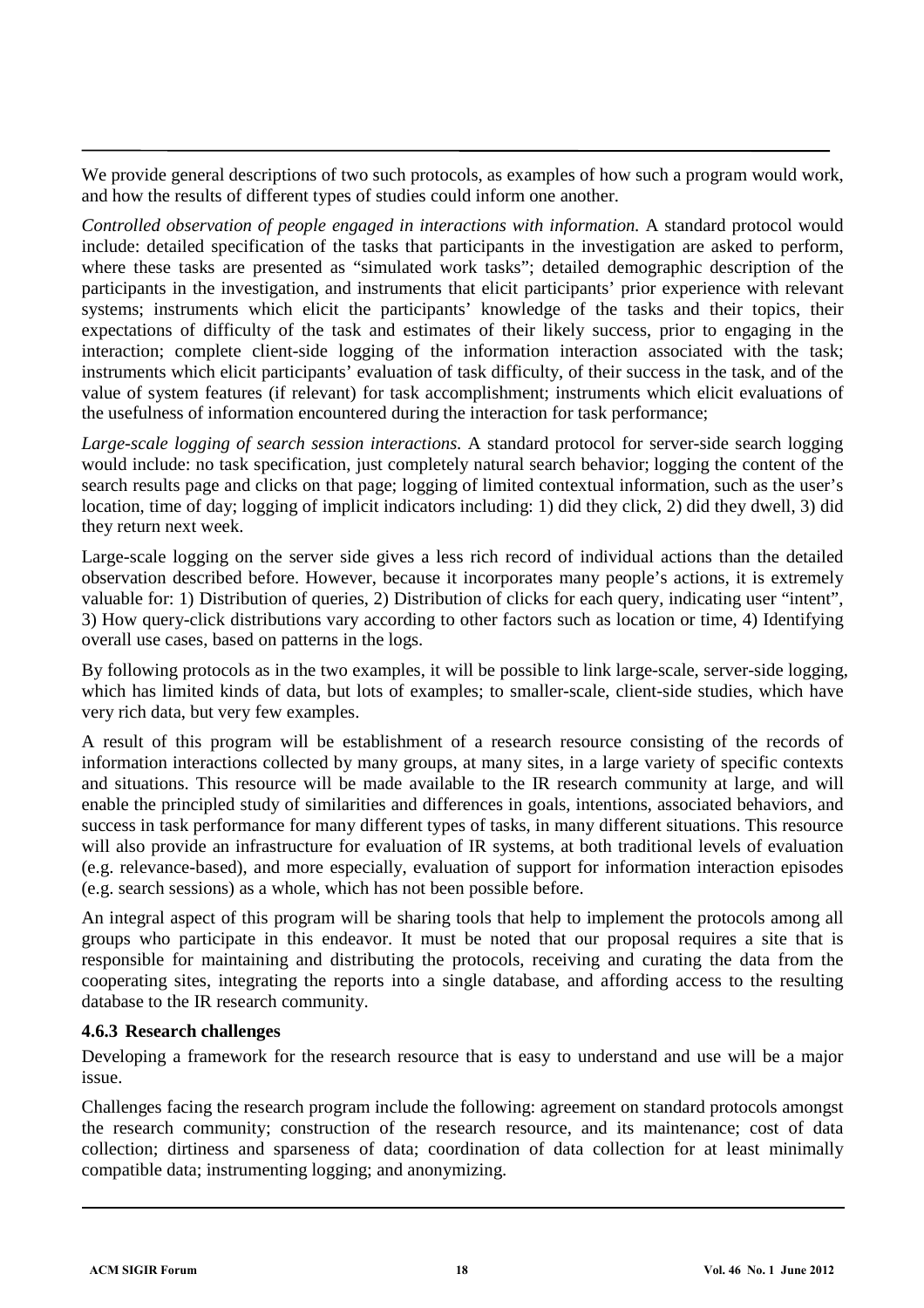## **4.6.4 Broader impact**

A systematic categorization of the goals, tasks and intentions of common information interaction tasks that people actually undertake is essential for building and evaluating systems for information retrieval in an increasingly diverse information ecology. Furthermore, the establishment of a research resource of records of information interaction sessions will enable such research in ways that have previously been impossible.

More widespread adoption of user investigation will not only support and inform the development of specific approaches; having a common base of data that is collected will also enable a wider examination of information seeking behavior that can contribute to the development of the field as a whole.

#### **4.6.5 Obstacles and risks**

IR community inertia, lack of expertise in appropriate methods, cost of relevant studies, finding a site and people to maintain the research resource, funding for such a site.

# **5 Topics Discussed Briefly**

This section includes short discussions of research directions, project ideas, or challenge areas that were discussed in less detail at the workshop. In particular, these represent the 21 areas that were nominated as interesting by the first-round breakout groups but were not voted as "most" interesting (see Section 2.2).

It is important to highlight that this list is not expected to be exhaustive, even when combined with the previous section. There are many ideas that were presented within individual breakout sessions that are exciting and interesting, but did not receive enough support from that session to be nominated to the larger group. Nonetheless, this represents an exciting group of proposals.

The topics are listed in alphabetical order.

# **5.1 Abstracting Information Retrieval Evaluation**

This project aims at abstracting the constituents of IR evaluation to allow for easier understanding, comparison, re-use and application of experimental results. It will develop methods, algorithms, and an open infrastructure to address the diversity of different evaluation tasks, activities, and systems.

**Motivation.** IR evaluation is challenged by variety and fragmentation in many respects – diverse tasks and metrics, heterogeneous collections, different systems, alternative approaches for managing the experimental data. Not only does this hamper the generalizability and exploitability of the results but it also increases the effort and cost needed to produce such experimental results and to further exploit them. Currently, the development of new data sets, tasks, and metrics requires large overhead for organizers and participants. Abstracting over these constituents as well as over the obtained results is crucial to scale-up evaluation. While defining these abstractions is not new, the problem has not been addressed systematically as a community and the existence of partial or overlapping solutions favors fragmentation rather than shared understanding and re-use.

**Proposal.** Abstracting evaluation infrastructure requires new data models, modular architectures, scalable solutions, and interoperability to manage, make accessible, curate, and enrich ever increasing amounts of experimental data. Abstracting across evaluation tasks requires shared representations of information units across tasks and their associated metrics as well as efficient assessment of a (presumably) larger set of information units than documents. Abstracting across evaluation runs requires dealing with sampling bias, non-stationary collections and relevance, and re-using data from historic interaction sequences.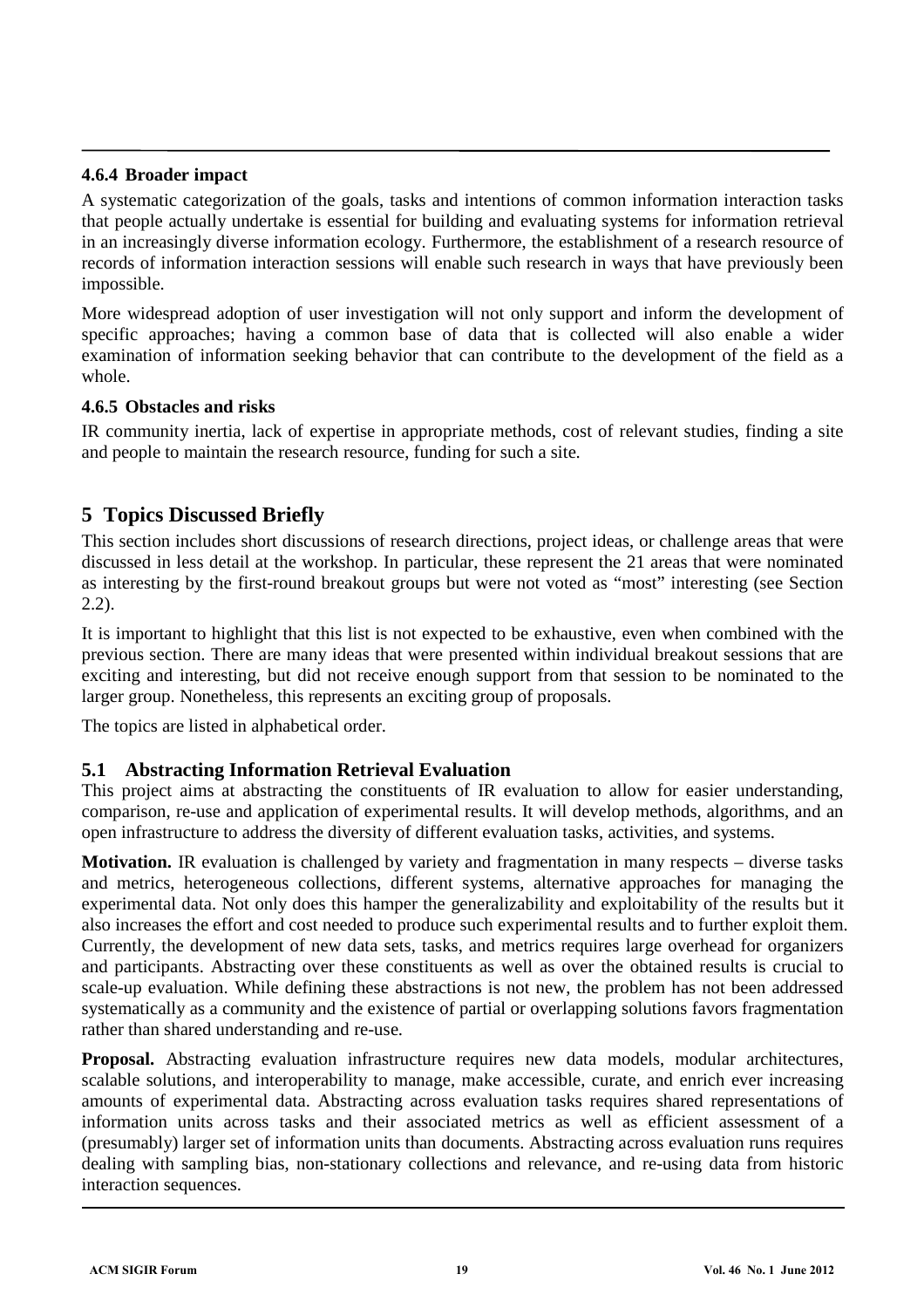**Challenges.** The proposed abstractions require both (1) cross-disciplinary competencies, coming from information retrieval, databases, and statistics, and (2) combining them in an effective way which ranges from creating unifying models to designing and developing infrastructures supporting them. Furthermore, openness and community involvement are fundamental to ensure that a consensus is reached and approaches are shared. Finally, funding is crucial for the generation of ideas, for the development, and for the sustainability over the time of the resulting infrastructures.

**Related efforts.** Nugget-based test collection creation represents an example of abstraction over tasks and information units. Evaluation infrastructures, such as the DIRECT system used in CLEF, community repositories, such as EvaluatIR.org, or the Open Relevance Project by the Apache Software Foundation are cases of systems trying to abstract over collections, evaluation activities, and evaluation runs.

# **5.2 Adapting to Various Sites, Tasks, and Contexts**

Numerous tasks and applications cannot be served by standard off-the-shelf search engines. We lack the methodology and tool support to adapt an engine to its usage context, be it automatic or through expert intervention. We need approaches for the design, evaluation and deployment of adaptive systems.

**Motivation.** The presumption that a general purpose search engine can fulfill all needs of a specific site, a specific user group, or a specific collection without parameter tuning is wrong. Search as encountered in its most general form on the web is highly effective and convenient for a majority of search transactions. However, for the numerous specific needs and tasks in various organizations and selfselected user groups and communities, information seeking can be a cumbersome process which is only partially supported: multi-lingual and cross-cultural issues, quality assurance requirements, in-house jargon, etc., interact to make site-specific and adaptable search technology a necessity. Since users nowadays expect similar convenience and effectiveness from in-house system that they are used to in a web context, many organizations outsource their search needs to web search site-level indexes. In practice however, a tailored enterprise search solution would be most effective, if not too costly.

**Proposal.** This activity aims to formulate a design, testing, evaluation, and application framework for the intersection of task models, use cases, dynamic knowledge representations, and structured information, including existing installed systems.

As an example evaluation of the resulting work, consider pointing a set of adaptable enterprise search systems at a new site. Compare their representation of the site with respect to index terms, inferred concepts, identified and highlighted divergence from general language use, relation of inside information to outside information such as other known sites, conceptual models, and relevant data streams.

**Challenges.** There are countless ways in which sites, tasks, and contexts can vary, and settling on one or more to explore will require the availability – preferably broad availability – of data and users. It is not clear in advance how to evaluate the success of adaptive systems given the interplay between the variables.

# **5.3 Axiometrics – Foundations of Evaluation Metrics in Information Retrieval**

Already around 100 IR effectiveness metrics exist, and more keep appearing. This project aims at understanding the relationships among them, in terms of both axiomatic properties and statistical relations, for both metric science (understanding of metrics) and engineering (development of metrics).

**Motivation**. The choice of the effectiveness metric that we use in our evaluation experiments depends on the current fashion. From a practical point of view, the current situation is that many researchers simply use the most popular metric, without further investigation into its suitability for the problem at hand. There is also the temptation for researchers to choose, among all available metrics, those that help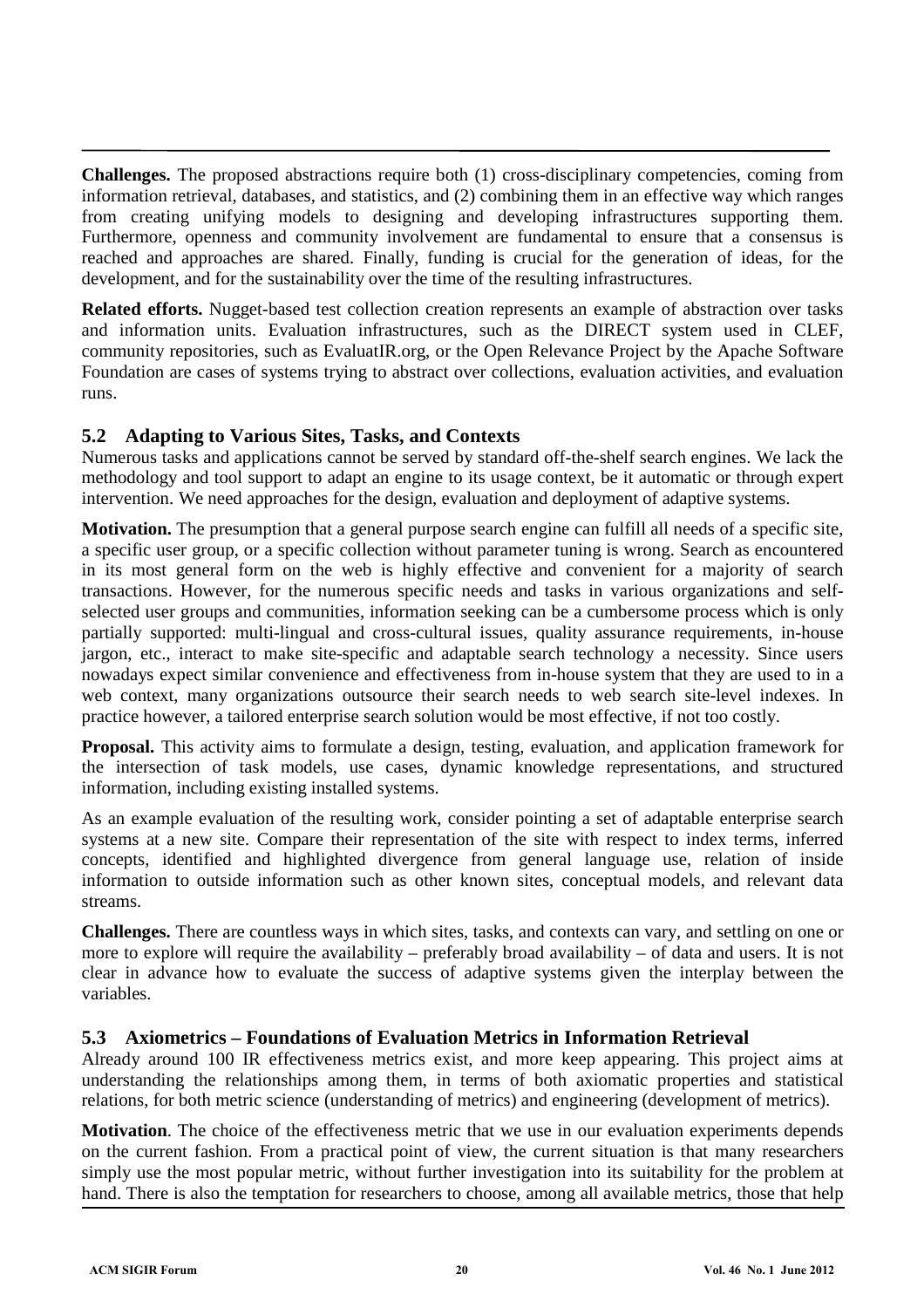to corroborate their claims. To avoid this situation, we need a better understanding of metrics. In addition, new metrics are being proposed continuously, and many of them rely on an arbitrary choice of parameters (for example, the logarithm discount function in (n)DCG). A more complete understanding of these factors would help researchers to make more informed choices.

Both companies and stakeholders will benefit from Axiometrics because of the better understanding of the properties and suitability of a metric for the task at hand. Companies will not waste time and money in tuning their systems according to the wrong metric for their purposes. Stakeholders and customers will be able to better interpret and understand whether the performance reported according to a given metric are really representative of their needs and whether a reported improvement will have an actual impact on their business.

**Proposal**. There have been some studies in this direction, which are the natural starting points: some apply formal constraints to define suitable metrics, a few present their evaluation metrics using a probabilistic framework. Measurement theory is also a useful tool. The ultimate goal would be to devise a general framework capable of taking into account the various notions of relevance (binary, categories, etc.), retrieval (binary/set, ranking, categories, etc.), and metric requirements (axioms, formal constraints and empirical properties that any metric must/should satisfy). Models of users and tasks can be used as a starting point for designing the axioms. Such a framework would help to increase the transparency and understandability of metrics.

# **5.4 Before and After the Mobile Query: A Holistic Approach to User Context**

Understanding a user's offline and online context is the key to increasing user engagement with mobile information and media applications. Furthermore, in mobile devices, user engagement is a better metric for the success of a search application than traditional precision/recall-based approaches.

**Motivation**. Because of the limited real estate on a mobile device, metrics based on precision and recall are of limited utility. We propose that the user's engagement with the application is a more reliable metric for relevance and success in this domain. Users engage with an application because it provides them a satisfying experience in their interaction with information and media. Because mobile devices are carried with the user on the go, the user's engagement with an application is just as dependent on their offline context as it is on their online context.

**Proposal**. We propose a study of offline context and its relation to the online context of a user's interaction. This involves employing a wide range of sensors in the device (gathering ambient sounds, spatial directionality, temperature, etc.) as well as cross-application data gathering, and ethnographic studies to know what a user was doing at the time of interaction. We propose to use this knowledge to design better experiences by understanding the user's engagement with the device as a whole, and with a given application in particular.

**Challenges**. Ethnographic studies are difficult to do on a large scale. Users themselves may not be aware of why they find an application engaging, which will make it difficult to elicit information from them about this. As for engagement, there are many variables that affect engagement (the user's offline context, the application interface, whether the user has an information need or an entertainment need) which will need to be decoupled in order to be understood. Finally, we need to understand the relationship between engagement and satisfaction.

**Related efforts**. Related initiatives include the context-aware cell phone within MIT's MIThril project, the University of Helsinki's freely available ContextPhone platform, and the "reality mining" effort of Eagle and Pentland that seeks to mine data collected from cell phones. This topic is also strongly related to the Mobile IR Analytics (Section 4.4) and Zero Query Terms (Section 4.3) topics.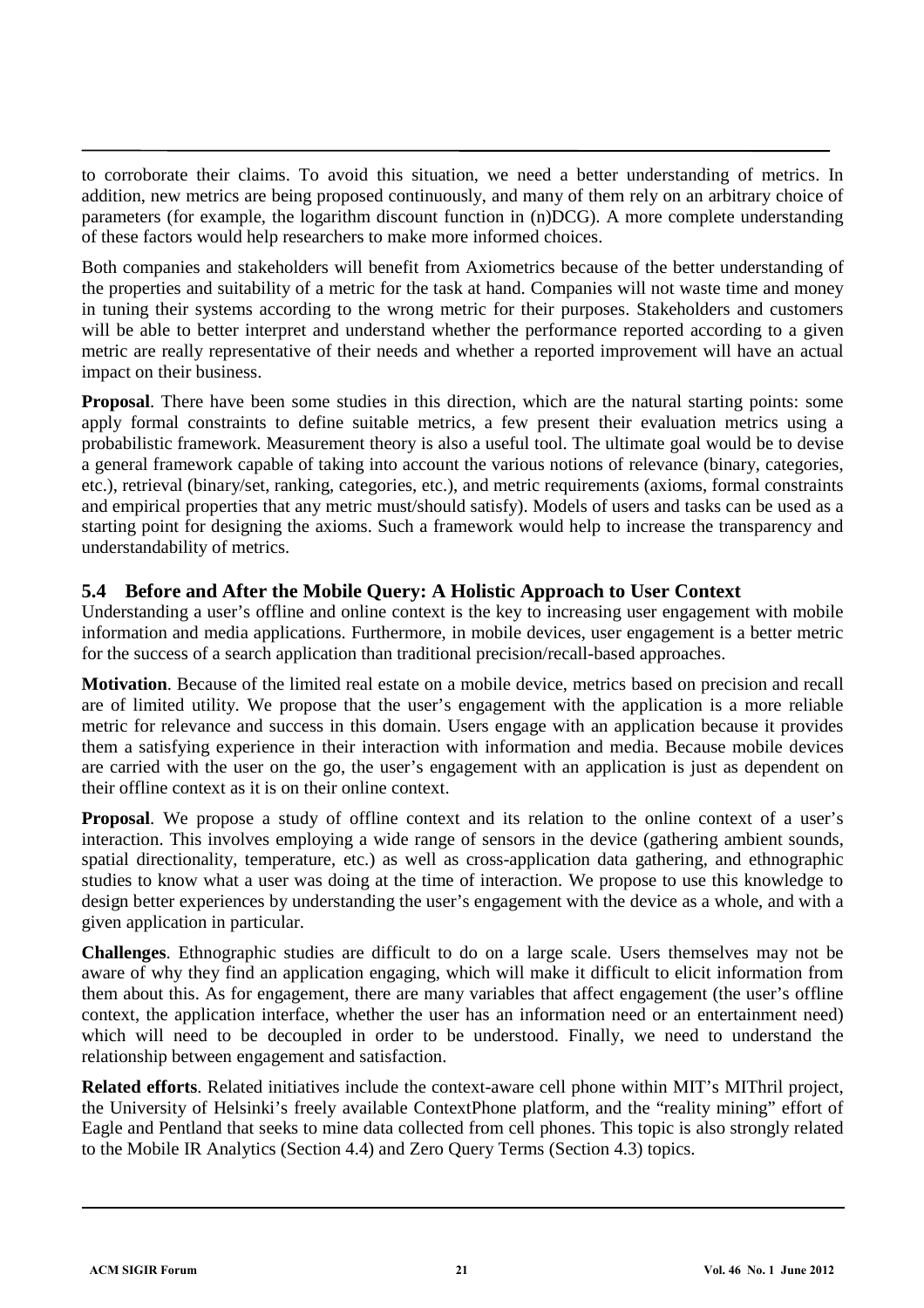# **5.5 Community Evaluation Service**

This project will provide an "experimental IR evaluation service" available to the community for research and educational purposes. The critical challenge is to provide funding resources and on-going support.

**Motivation**. Evaluation using large data sets is often desirable in Information Retrieval in order to provide corroboration of claimed improvements in search effectiveness, search efficiency, or both. But running experiments on terabyte-sized datasets requires sophisticated software tools, non-trivial computing hardware, and access to suitable data sets. Large research groups acquire these resources over multi-year multi-project spans, and experimental momentum and know-how is passed from one cohort of students and postdocs to the next; often with ongoing professional software engineering support, and extensive codebases. But small research groups lack these resources, and face ever-mounting barriers to entry. Even the largest of research groups face occasional "drought" periods when key personnel leave, or when funding is temporarily unavailable.

**Proposal**. This project will provide an "experimental IR evaluation service" that has the following desiderata: low barriers to entry for standard collections and tasks, recording and validation of experimental runs (for future baselines), incorporation of new data sets as quickly as possible, need for only limited local resources for researchers, and flexibility of processing. The project will be a success if a new graduate student is able to do their first experimental run against a ClueWeb-sized collection within a month of commencing.

**Challenges**. Provision of ongoing funding for such a service is clearly a challenge. We suggest that the project be funded via a combination of modest subscription fees or membership fees from researchers making use of the services, of the order of perhaps US\$1-2k per year per user; specific research grant funding, of the order of perhaps US\$10-50k per year, from national or international funding bodies; and philanthropic donations from major search services, of the order of perhaps US\$50-100k per year from each of three or more companies.

**Related efforts**. Search systems and toolkits such as Lemur and Terrier provide related support. A workshop on open-source IR will occur at SIGIR 2012.

# **5.6 Exploring the Intersection of Social and Algorithmic Search**

Global growth in Internet connectivity and participation is driving a renaissance in *human computation*: use of people rather than machines to perform certain computations for which human competency exceeds that of state-of-the-art algorithms (e.g. AI-hard tasks such as interpreting text or images). While integrating human computation with algorithms has potential to greatly improve state-of-the-art performance over today's IR systems, realizing this potential will require new research to ascertain how this emerging computing paradigm can be most effectively employed in the field of IR.

**Motivation**. Just as cloud computing enables us to utilize vast Internet computing resources on demand and at-scale, *crowdsourcing* lets us similarly call upon the online crowd to perform human computation tasks on-demand and at-scale. This newfound ability to integrate human computation alongside algorithms greatly expands traditional accuracy-time-cost tradeoffs and represents a disruptive shift in design and implementation of computing systems. New hybrid, socio-computational systems can harness the *collective intelligence* (or *wisdom)* of the crowd in concert with automation to better tackle large and/or difficult processing tasks. While the IR community already has a rich understanding of systems and user-centered design issues, crowd-based computing represents a significant departure from existing knowledge and practice. How can we innovate design, implementation, and evaluation IR systems in order to effectively incentivize, incorporate, and benefit from crowd participation?

**Proposal**. New IR research is needed to determine how to most effectively blend algorithms and crowd participation to quickly, accurately, and affordably: (i) collect IR-specific data, such as topical relevance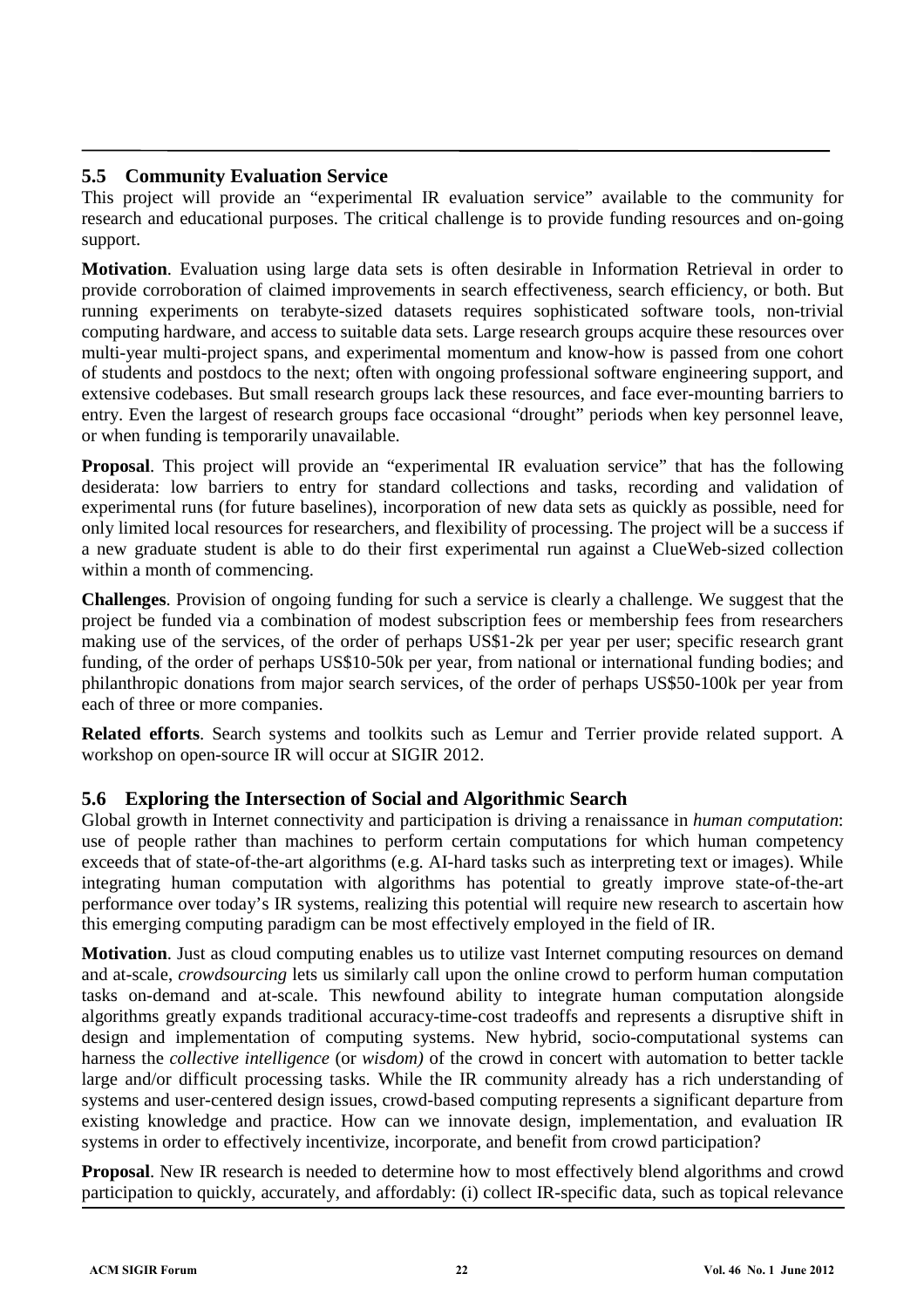judgments or search logs; (ii) conduct human subjects research, such as interactive IR studies; and (iii) deliver enhanced search solutions which blend traditional search algorithms with social search via community portals, social networks, and/or dynamically-formed online collaborations. In comparison to current approaches, we anticipate crowd-based solutions will yield superior data-collection, research infrastructure, and search systems that are faster, more accurate (or diverse), and/or cheaper.

**Challenges**. Effectively integrating human computation in IR systems represents a broad interdisciplinary challenge, spanning information and computer science, psychology, sociology, and economics. How can we facilitate productive cross-disciplinary knowledge dissemination and collaborations? While human computation for simple tasks like image tagging is well-established, how can we effectively accomplish more complex or specialized tasks with crowds (where anonymity may limit our knowledge of participants' relevant skills and experience)? How do we effectively recruit, train, and retain participants for effective, sustainable hybrid computing models? How can we best scale up crowd participation? How can we best address quality assurance issues in data collection, differentiating objective errors vs. legitimate data diversity? As online human computation creates new potential for worker exploitation and digital sweat shops, we must also develop conscientious practices which mitigate legal and ethical risks.

**Related efforts**. Crowdsourcing workshops were organized at SIGIR 2010 and 2011, WSDM 2011, and WWW 2012. A crowdsourcing NIST TREC track will run for the  $2<sup>nd</sup>$  year in 2012.

### **5.7 Getting Your Life Back: Capturing, Searching, and Synthesizing Personal Data**

This project will design tools for capturing and indexing the online data streams encountered by users, including data currently stored in external silos; for searching this data; and for making sense of it.

**Motivation.** An increasing proportion of peoples' lives is lived online, sending and receiving data through personal digital computers. This data is, in principle, readily capturable, but is not currently captured in any unified, user-accessible way. Capturing these data streams offers users an aid and extension to their own memory, providing opportunities for re-finding, reflection, interpretation, and self-presentation. The importance of such tools is emphasized by the documented tendency for our online life to dissipate our attention, keeping us in shallow working memory, and distracting us from the deep processing necessary for understanding and retention of information.

**Proposal.** We will develop tools that users can run on their own devices that will capture and index the data they receive and send. Initially, this may be as a browser plugin, recording only textual data. Further tools will be provided for searching and exploring this data. We believe that the novelty of these tools, and the opportunity for self-exploration they offer, will drive widespread adoption. Immediate research-engineering questions will be posed about how to collect, index, and selectively preserve this information. Observational and interview-based studies will be performed on how users employ the tools we provide. Retrieval methods will be developed across this heterogeneous but personal data, and user-based experiments performed. Users will be invited to perform data deposits of redacted personal data for collaborative experiments.

**Challenges.** There is a growing body of work exploring how best to use and evaluate personal data, but when we consider complete "life logs" the problems are only more complicated. A first challenge, of course, is attracting users to our tools and encouraging them to adopt them. Protocols must be extended for performing experiments on unshared personal data. For data collection and aggregation, anonymization and semi-automated redaction will be critical.

**Related efforts.** There has been recent work on desktop search and personal information management; this project goes beyond this to include all personally experienced digital information. Collaboration with researchers in HCI, and in cognitive and neurological theories of memory and recall, will be sought.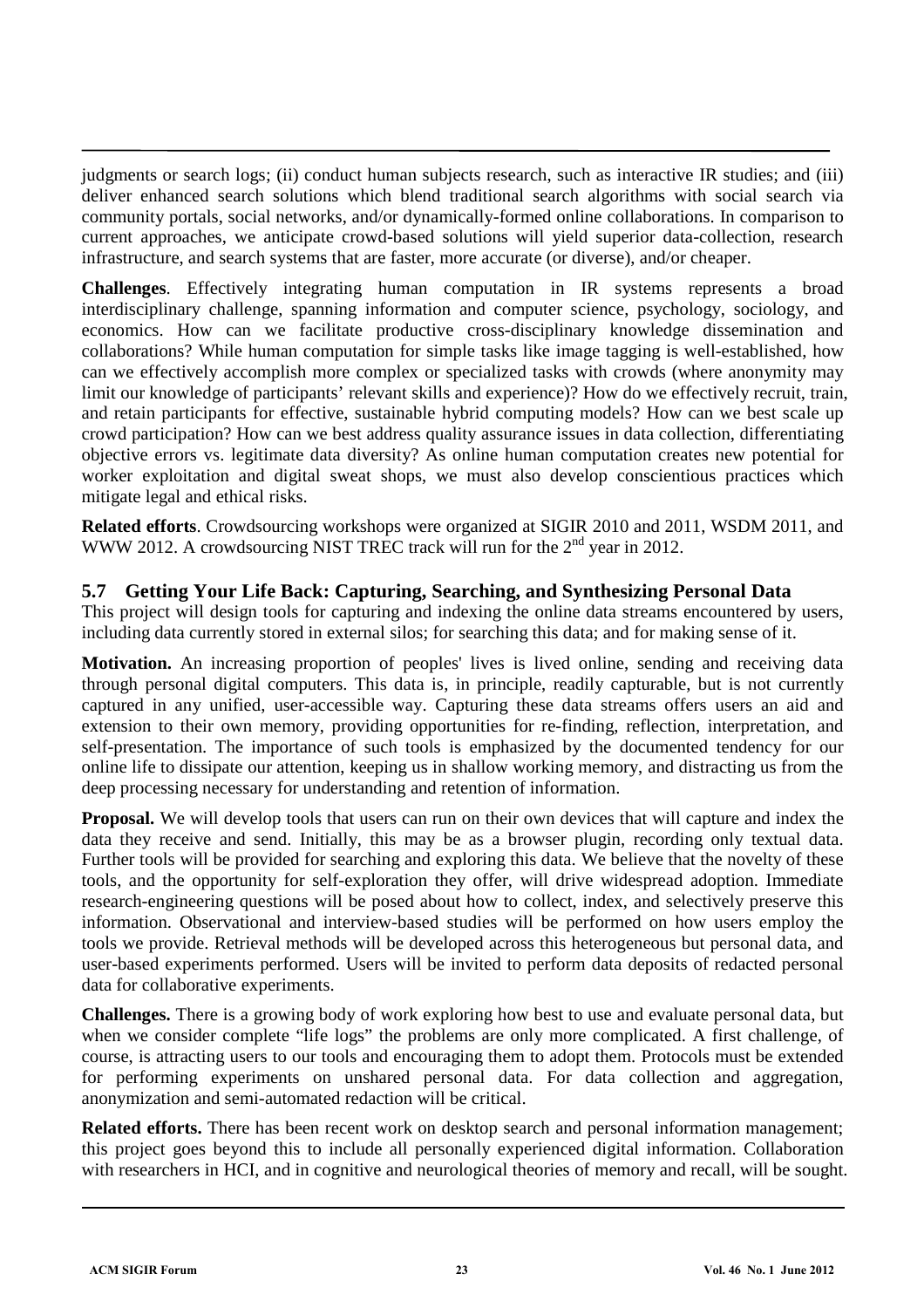# **5.8** *Information* **Retrieval**

This project will provide effective algorithms for providing relevant *information* to the user, as opposed to relevant *documents*. Systems will be evaluated based on "information units."

**Motivation.** Information needs are often not about a ranked list of *documents* or snippets. The user wants *information*. The information may be scattered across documents. It may be explicit or implicit. Providing just the right information to the user in the right format is especially important in a mobile environment.

**Proposal.** This project will first provide a clear guideline for systematically defining information units. The guideline will not be about blindly tearing a given document into pieces – it will define information units based on specific information needs. The information units will serve both as the basis for building models for *information* retrieval, and as the basic unit of evaluation. The *information* retrieval models and the evaluation framework should aim to handle redundancy/novelty, diversity, dependency between information units, and even information discovery through inference.

**Challenges.** The evaluation based on information units is challenging. Relevant information units would differ depending on users (e.g. background knowledge and interests) and contexts (i.e. anything besides the query such as physical surroundings that may help specify the user's information need). Also, relevant information changes over time. Handling dependency across information units is difficult both for the retrieval model and for the evaluation. Moreover, if a system is able to infer and synthesize information from multiple sources, how can it convince the user?

**Related efforts.** The NTCIR-10 One Click Access task evaluates system output based on information units. The TREC 2012 Contextual Suggestion track asks systems to respond to complex information needs with "suggestions" rather than documents. This topic is also strongly related to the Conversational Answer Retrieval (Section 4.1) and Structure Dimension (Section 4.5) topics.

# **5.9 IR4ALL: Addressing Digital, Physical, Cognitive and Cultural Divides to Search**

This project is about offering specific search support for a diversity of physical, cognitive, and cultural user profiles that require specific search assistance. In other words, the goal is breaking information access barriers and making search facilities available to everyone.

**Motivation**. Most IR research to date has implicitly assumed an archetype of user that has no physical, cognitive, economic or contextual (age, culture, native language) handicaps to engage in an informationseeking task. But that leaves a substantial proportion of potential users out of the loop: for instance, the billions of illiterate people across the globe or the 10-15% of the US population with dyslexia. Making search facilities available to everyone has, then, an obvious and measurable impact.

**Proposal**. This project topic focus on providing and evaluating dedicated search support facilities for a diversity of physical, cognitive and contextual user profiles that require specific search assistance, including: (i) user's education level and background knowledge: in particular, illiterate users and children (IR for education); (ii) people with impaired physical abilities –vision, hand movement, etc.; (iii) people with cognitive disabilities (such as aphasia or dyslexia); (iv) people without access to a computer –but with access to a phone; (v) people with cultural and linguistic backgrounds that do not match those of the target information (such as an immigrant trying to find his way in the regulations of a country in a foreign language and a foreign culture).

**Challenges**. The basic challenges associated with IR4ALL are related to interaction design broadly:

• *Resource selection, adaptation and presentation*. Besides relevance and authority, an essential factor is adequacy of the source to the user: a document suitable for an expert or an adult is possibly not suited for a child (particularly if engaged in a learning process). If the relevant information is only present in a document which is not suited for the target set of users, it must be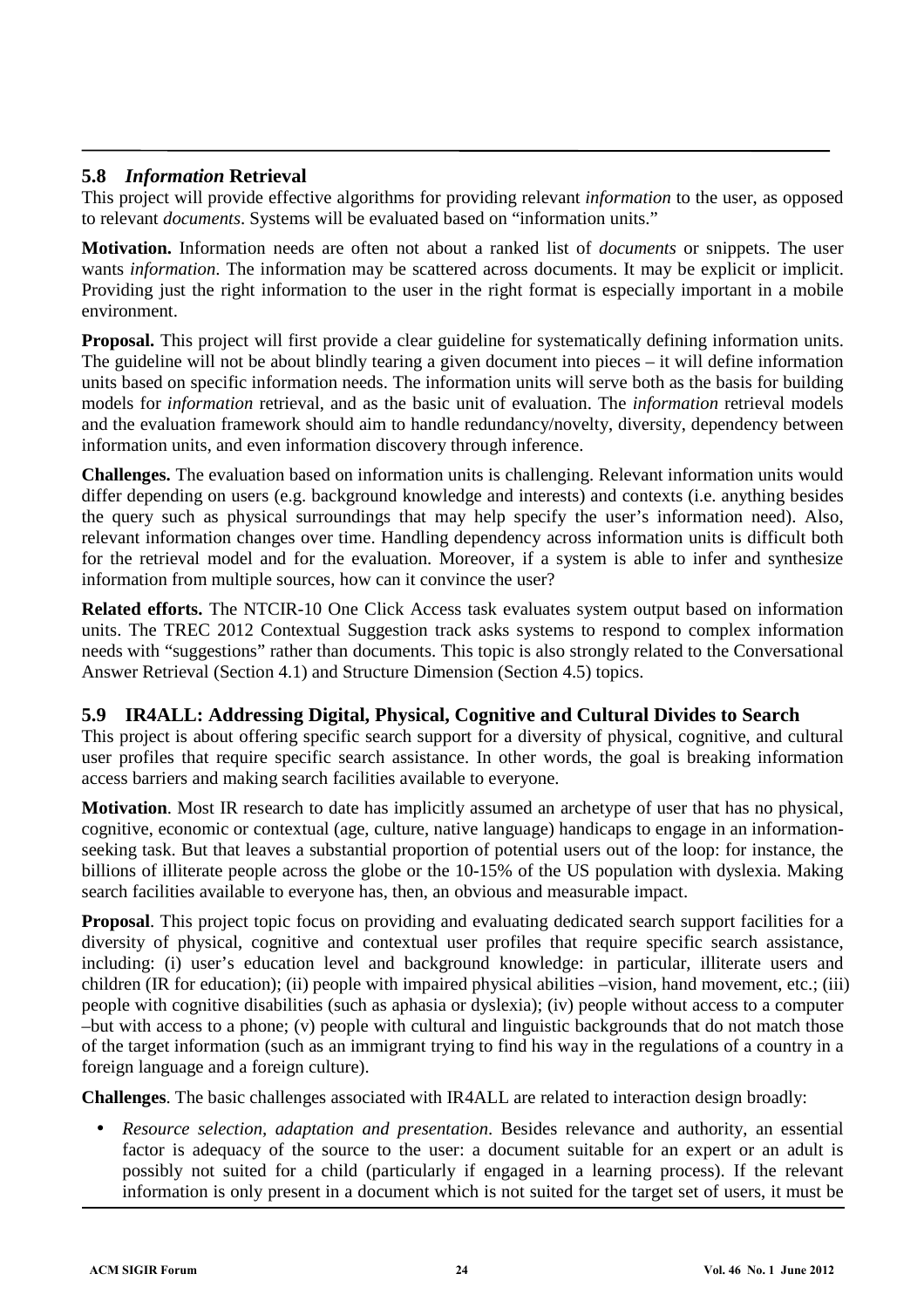enriched, or simplified, or in general transformed. A document for children, for instance, might need to be simplified in terms of vocabulary and enriched with links to basic explanations of the concepts in the document. A legal document for an immigrant might need to be simplified, summarized, translated, and linked to relevant external regulations.

• *Assistance in query formulation and refinement*. There are a wide range of challenges here depending on the type of users, many of them hard to tackle. In the immigrant example, consider translating a non-expert spoken query in Chinese into the vocabulary of the Spanish legal system and back; this requires sophisticated term suggestion technologies (together with educational style concept explanations) that are beyond current IR capabilities.

# **5.10 Information Retrieval for the Ecosystem of Apps**

There is a growing trend towards the use of apps ranging from entertainment to government and financial services. Some describe this new dynamic world of apps via an ecosystems metaphor. What constitutes IR in such an ecosystem?

**Motivation**. Propelled by smart devices and service marketplaces (e.g., apps stores) and the growing number of services that are being more generally exposed (e.g., whole-of-government service frameworks), there is a growing number of process objects to be retrieved, rather than classic documents.

**Proposal.** We suggest a project that aims to explore indexing and retrieval of services or apps. Complex needs would involve the retrieval of a number of relevant apps that would need to be appropriately choreographed to satisfy the need. Consider a complex goal like opening up a coffee shop. Pertinent services span a spectrum of issues such as occupational health and safety, tax, employment etc. IR in this environment is exploratory. A target "app IR system" should help the user navigate the ecosystem by providing suggestions for apps which they may not be able to formulate themselves.

Such a project will require investigation of how to classify the functional aspects of services or apps, to explore whether and how service needs are related to information needs, how to model the "ecosystem" of apps, and how to evaluate all of this work.

**Challenges**. Exploratory search for complex service agendas is interactive and so brings with it all of the complications of interactive user evaluation. Ideally such a system would support users as they learn about apps and how to search them, raising new problems of adaptation and user context.

# **5.11 Information Seeking Stage Aware Search Tools**

A search session for a non-trivial search task consists of stages with different sub-goals (e.g., problem identification) and specific search tactics (e.g., reading introductory texts, familiarizing with terminology). Can we make a retrieval system aware of the searcher's stage in the information seeking process, tailor the results to each stage, and guide the searcher through the overall process?

**Motivation**. Making a system aware of a searcher's information seeking stage has the potential to significantly improve the search experience. Searchers are stimulated to actively engage with the material, to get a grasp on the information need and articulate effective queries, to critically evaluate retrieved results, and to construct a comprehensive answer. This may be of particularly great help for those searchers having poor information or media literacy. This is of obvious importance in many situations: e.g., education, medical information, and search for topics "that matter." Some special domains, such as patent search and evidence based practices in medicine, have clearly prescribed a particular information seeking process in great detail. Here building a systems to support (and enforce) this process is of obvious value.

**Proposal**. Likely a coarse-grained model (problem identification stage, information collection stage, search closure stage) is sufficient. There are obvious resources that are particularly suitable in a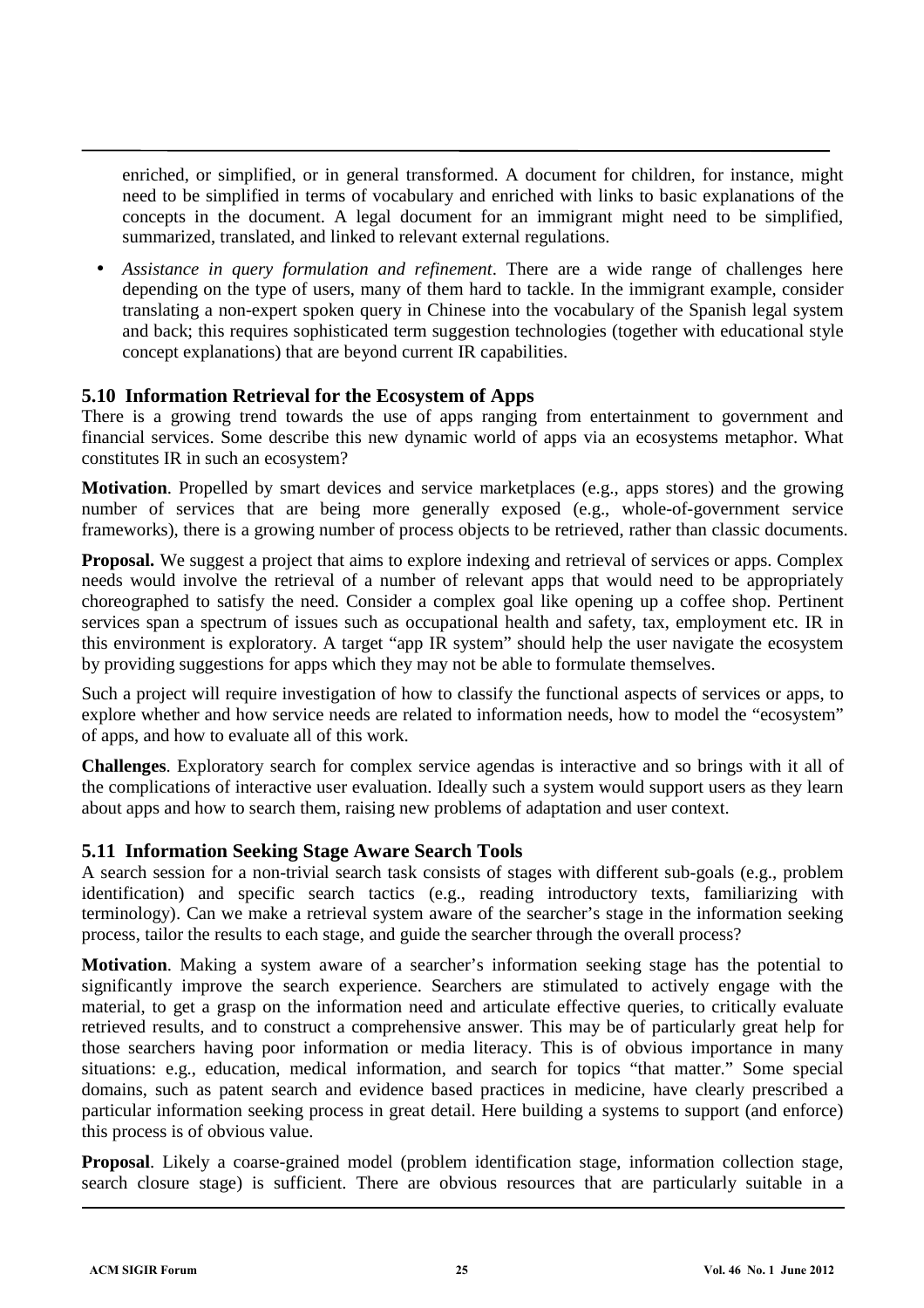particular stage (e.g., Wikipedia as introductory), also demanding different evaluation measures (precision versus recall). Related genre/reading level classification methods have been proposed. Use cases can inform specific progression models. System design may vary from lightweight (unobtrusive grouping/labeling of search results on a search result page) to systems that guide a searcher through the relevant stages.

**Challenges.** Information seeking processes have attracted much attention over the last decades in information science, resulting in a range of theories and models that identify different stages in the process. Although there is family resemblance between the different models, there is no universally agreed upon form.

# **5.12 Protecting Users' Privacy in Search**

The research topic develops effective and efficient solutions in protecting users' privacy in search applications.

**Motivation.** Imagine that we could create a machine into which many people would type their hopes, dreams, aspirations, and interests. How would we protect this intensely personal information? We have indeed built such a machine; we call it a "search engine." And we have seen how remarkably easy it is to associate search behavior with a specific individual, from news accounts of users being identified in AOL query log data and in Netflix logs. Attribution of specific queries to specific users can have serious consequences, for example in personal health and national security applications.

Two broad lines of research have been pursued to protect users' privacy in search applications. One approach is to allow knowledge of the query but to obscure the identity of the searcher. For example, it is possible to forward each user's query through a randomly generated path of cooperative network nodes before reaching a search engine. The alternative approach is to obscure the content of the query. Examples of this include (1) "private information retrieval", which encodes users' information requests using security protocols of high computational complexity, and (2) "plausibility deniable search", which substitutes each actual user query with a set of standard queries that together cover the actual information need and some other topics. Some other research builds distributed and private user log for helping search engines to improve search results without disclosing sensitive user information.

**Challenges.** We need to better understand the ecosystem of users, and in particular how values involving privacy, effectiveness and cost are balanced in different applications. We need to develop systems that can help users to understand and to control those tradeoffs in different ways when working on different tasks. We need ways of combining strategies that protect users' privacy and confidentiality of searchable contents in a unified setting.

# **5.13 Search among Secrets**

Massive collections of informal interactions (e.g., email or recorded meetings) are now accumulating in personal collections, business information systems, and government archives. Leveraging this new cornucopia requires not only that we find what should be found, but that we not find what should not be found!

**Motivation.** Segregating sensitive documents was a 20<sup>th</sup>-century concept in business and government that relied on skilled administrative staff; today's information systems often contain an undifferentiated mishmash of sharable and sensitive user-generated content. The result is a conundrum: we can easily retain this intermixed content for its potential value, but we will fail to leverage that value because we lack the technology to find the sharable content among the comingled thicket of sensitive information.

**Proposal.** Requests for archived information closely follow a power law distribution, with most content never being requested. Thus, tremendous efficiencies can be achieved by rapidly segregating sensitive content only in response to specific access requests. We can view this as first finding relevant content,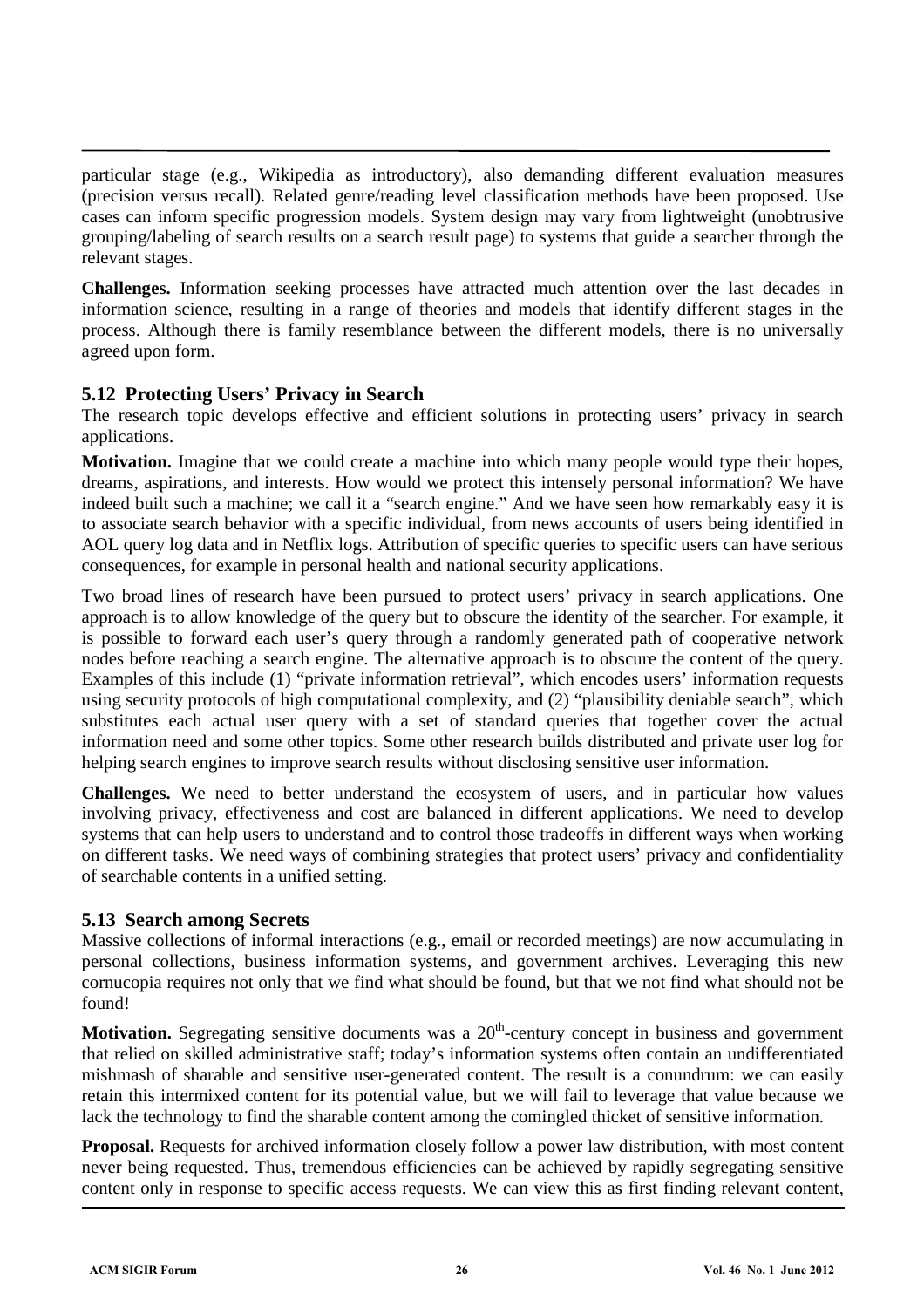and second finding which among those relevant items are sensitive. For example, relevance search might be fully automated, while sensitive content removal might be performed by experienced professionals using advanced tools that help them to make rapid and accurate decisions.

**Challenges.** Holders of sensitive information are naturally risk averse, so broad adoption will require very accurate, and demonstrably very accurate, detection of sensitive information. New evaluation designs that reflect the nature of sensitive content detection (automated or human-in-the-loop) will be needed. New work on information seeking behavior is also called for, since search strategies developed in an era of instant response may not work well if on-demand review imposes latency constraints. Potential attacks on system integrity (e.g., collusion among searchers) will need to be modeled and mitigated. Since costs (e.g., for review) and benefits (of access to otherwise unavailable content) may accrue to different parties, economic models that result in rational resource allocation will also be needed.

### **5.14 Simulation of Interaction**

The simulation of interaction provides a powerful and flexible way to study the interaction between a user and a retrieval system towards the construction of an evaluation framework that can potentially bridge lab-based and user-based evaluation. The challenge is to develop the appropriate abstractions given the complexities of the environment to be simulated.

**Motivation**. Search in the real world is inherently interactive. Yet much of the research conducted in IR follows the Cranfield paradigm, where interaction is typically restricted to a single search. This labbased approach suffers from being static in nature, but it provides cheap, controlled, and re-usable evaluation resources. In contrast, studies directly involving users show the rich sequence of interactions between users and IR systems; however, they are much more costly, and less generalizable because they are conducted in particular contexts under particular conditions. Simulation of interaction offers a way to improve lab-based research and open it up to the study of interaction, and also offers user-based research a way to transfer and encode their understanding of users within simulated users.

The major outcome of this project will be a portable test-bed that can dynamically solicit, and react to, system actions. This will give the ability to researchers and practitioners to build systems that optimize for multi-step, multi-session, multi-task, multi-mission information-seeking episodes.

**Proposal**. The proposed directions in this project are: (a) identifying and modeling the interactions, behaviors, and factors that affect the search process; (b) formalizing evaluation methodologies for the different kinds of simulation of interaction (what-if studies); (c) developing an Evaluation-through-Simulation Framework, which paves the conceptual and logical path for undertaking and integrating user-based, systems-based and simulation-based research; (d) determining the limits of simulation and how applicable it is in practice and theory for quantifying, generalizing, repeating, reducing bias, and (e) implementing a simulation toolkit.

**Challenges**. Interaction is a complex process and its simulation is even more complicated. Some degree of understanding and recognition of the limits of simulation will be needed for its results to be accepted.

# **5.15 Spoken Information Retrieval**

This project aims to extend IR systems such that they can accept spoken queries and generate spoken results, thereby helping the visually impaired as well as anyone in a setting where speech is a more natural interface.

**Motivation.** An estimated 285 million people are visually impaired. At present, these people must search using information retrieval systems built for sighted users, brought into their world using socalled "screen readers." We can, and we do, today build systems that accept spoken input and that generate spoken output, but the potential exists to build systems that manipulate speech with a facility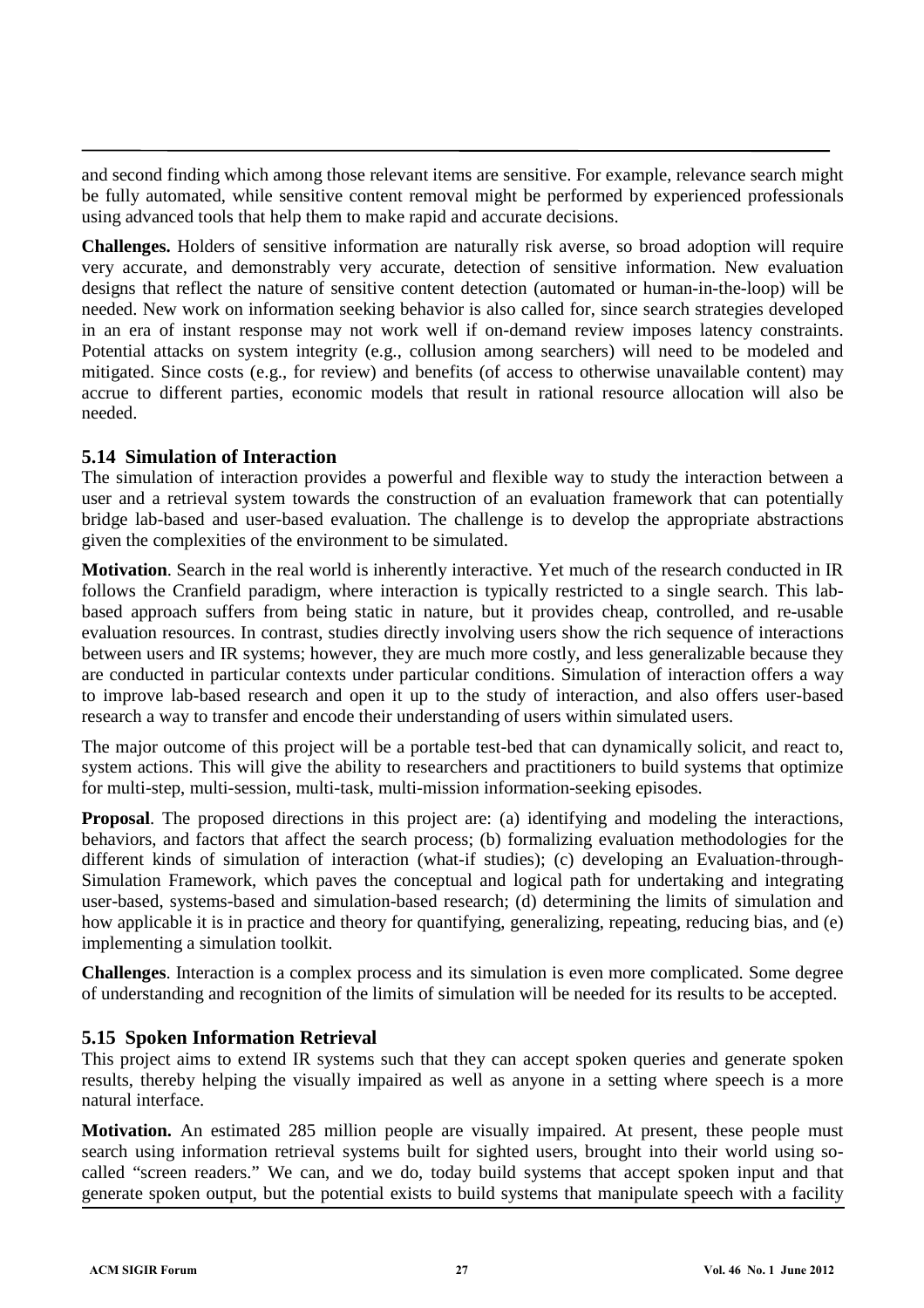similar to the way in which present search engines manipulate written text. Fully actualizing this potential can also benefit sighted users in hands-free/eyes-free situations such as driving, low-literacy users who have access only through cell phones, and speakers of some minority languages for which spoken content may be far more easily collected than written content (e.g., Australian Aboriginal languages)

**Proposal**. This research aims to build spoken IR conversational models, for deployment on a mobile platform. The input is speech; the output is audio. In addition to help everyone in settings where speech is a preferred interaction mode, this is a "public good" project to facilitate information access to a large section of the population that is currently disadvantaged by visual impairment, low literacy, or a primarily spoken language.

**Challenges**. There are numerous scientific and engineering challenges: HCI models for spoken IR; extracting short meaningful snippet suitable for spoken interaction; user interaction with spoken IR interfaces; focused IR – delivering the best entry point to documents (BEP); text/audio summarization; text-to-speech; speech storage, indexing, search, and delivery; building the software with restrictive and with innovative mobile devices; mobile technology challenges (noisy environment, bandwidth, power, cost); incorporating into the spoken IR models the global positioning and derived contexts that are accessible on mobile devices; building collections of spoken IR for end users (e.g. consider text-tospeech of a Wikipedia document: what should a spoken Wikipedia document look like for delivery on a mobile device?); as well as building test collections and evaluation platforms. User interaction over a sequential and slow speech communication channel presents new challenges.

# **5.16 Super Models of Information Retrieval Interaction**

This project aims to develop powerful and rich formal models of IR that incorporate users, systems, and the interaction between them.

**Motivation.** Information Retrieval has had a long history in the development of formal models. While such models have been developed mainly for ranking information objects, significantly less attention has been paid to developing models (and theories) for interactive Information Retrieval. In recent keynotes at the European Conference on Information Retrieval, Belkin (2008) and Jarvelin (2011) have stressed the growing need for and grand challenge aspect of formal models and theories that include and cater to the user and the interaction between users and systems. This is because having theories and models of IR is intrinsically important to IR as a science. Furthermore, such models would provide the basis to understand, explain and predict what is likely to happen during the course of interaction and how it is likely to happen. Also, such models and theories would enable the generation of testable hypotheses that help to guide and direct our science. We hope that super models of Information Retrieval Interaction would lead to scientific laws, which enable the relationships between observables to be characterized and better understood.

**Proposal.** We propose a program driven by these questions: (i) How can we develop models and theories that adequately capture retrieval, search and information-interactions: going beyond just ranking? (ii) What steps should we take to nurture and cultivate theories and models within IR, and how can we progress towards theoretically driven research? (iii) Will it be possible to develop an over-arching framework in which emerging theories can co-exist or be combined into a grand unifying theory? (iv) What kinds of empirical research, evidence and validation of super models of Information Retrieval Interaction will be required to provide adequate support for such theories? (v) And will such super models and grand theories manifest useful and intuitive laws that govern Information Retrieval, and enable the prediction of information interactions between users and systems?

**Challenges.** Being able to answer these difficult research questions presents many pragmatic challenges such as: (i) theory and model development are very time consuming, require a lot of effort to construct,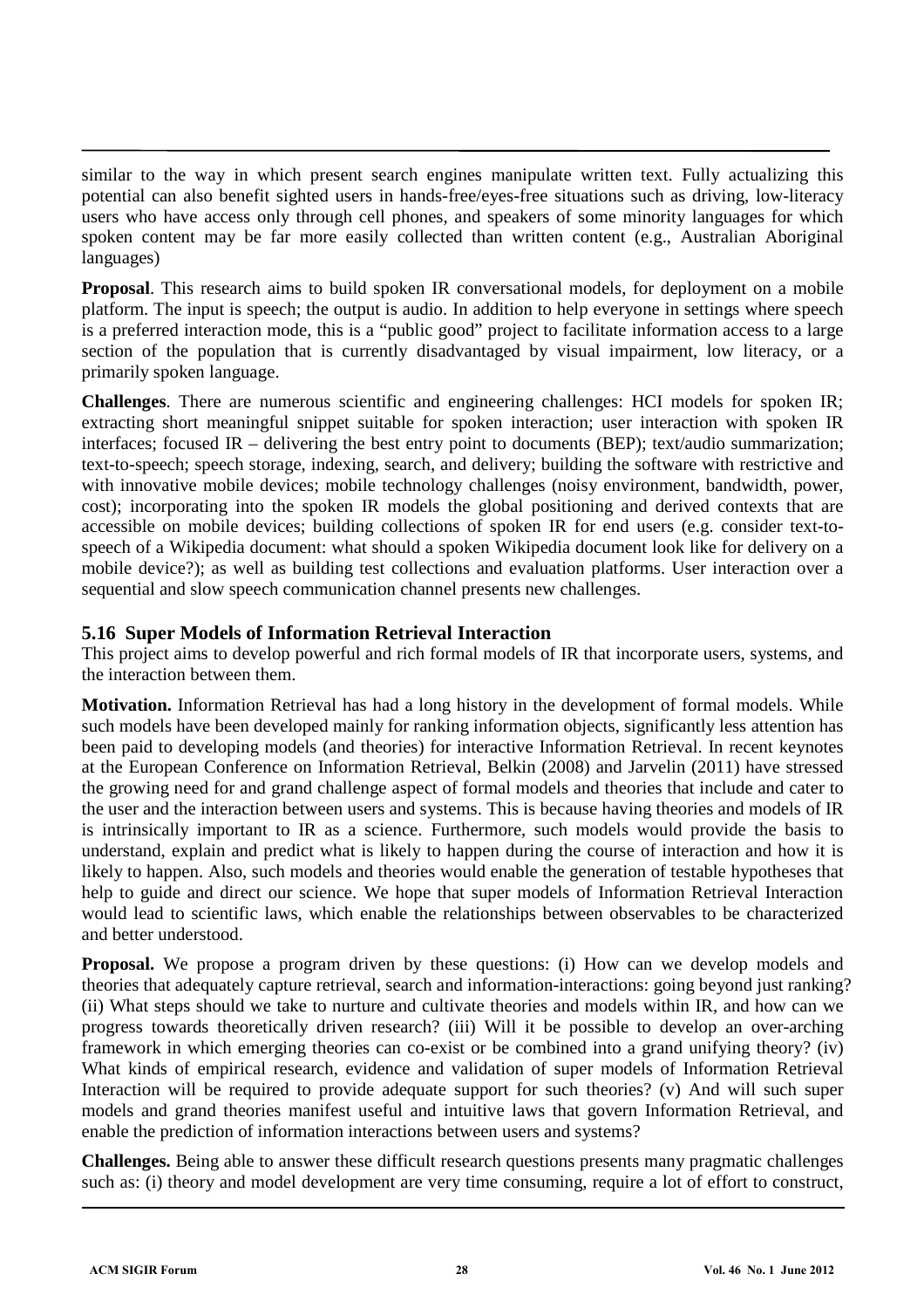with an unknown pay-off (i.e. may be very successful, but likely to be rather unsuccessful). (ii) finding the right level of abstraction and catering for a large number of variables may lead to overly simple models which lack predictive power (iii) there are few forums for theory and models to be presented or the routes to publications are not very clear, and (iv) the nature of the models may be too complex to represent, or rather, to illustrate the complexity will require a serious and dedicated research program.

# **5.17 Supporting Complex Search Tasks**

This project aims to build an information access tool that actively supports a searcher to articulate a whole search task, and to interactively explore the results of every stage of the process.

**Motivation**. There is a striking difference in how we ask a person for information, giving context and articulating what we want and why, and how we communicate with current search engines. Current search technology requires us to slice-and-dice our problem into several queries and sub-queries, and laboriously combine the answers post hoc to solve our tasks. Combining different sources requires opening multiple windows or tabs, and cutting-and-pasting information between them. Current search engines may have reached a local optimum for answering micro information needs with lighting speed. Supporting the overall task opens up new ways to significantly advance our information access tools, by develop tools that are adapted to our overall tasks rather than have searchers adapt their search tactics to the "things that work."

**Proposal**. A complex task could be formulated as a complex query or search strategy expressed in a structured query language. This query could be interactively constructed based on an initial plan and further feedback, combining several constraints on content as well as on structure (collection structure and annotations). Different task constraints offer also different points of entry into this process. We can exploit implicit and explicit contextual information on the specific search request, the specific location/time/IP, the searcher and her preferences, etc. Mobile devices are the natural setting for rich contextual information, with a preference for easy interaction rather than entering text. Often, the process will be iterative, with the task leading to another (sub)task.

**Challenges**. Search with task and person context requires a novel mixture of search and recommendation methods, novel retrieval models, and evaluation methods (beyond topical relevance). Structured querying and semantic annotation become crucial, but can be hidden from the searcher. Interactive search requires user-centered evaluation or grounded simulations. Storing personal profiles can invade privacy and hence this type of data requires special care (e.g., TREC 2012 Contextual Suggestion Track).

# **5.18 Time Changes Everything: Dynamics and Time in Search**

Time is a crucial parameter for understanding human-generated information and information needs. Yet few information access systems represent information dynamically or leverage time for their services.

**Motivation.** An information system is affected by time in many ways. The information it processes changes continuously both in content and form, the world that information references evolves, and information needs and usage scenarios change and evolve. In a big data context, modeling the character, content and evolution of a steadily changing immense information stream requires a perspective of information as something dynamic over time, not as something constant to be extracted. Awareness of time in information access scenarios can be of many types: real-time issues ("I need to know what is happening right now!"), semantic drift ("Are there new ways of referring to my topic of interest?"), temporally specific data ("Give me information about what happened at this specific date"), and temporal references ("What documents mention this specific point in time?"). *Temporal awareness* requires systems to process time references on multiple scales in both content and queries. *Temporal dynamics*—the volume and content churn in the data stream under analysis—necessitates a processing model and a representation that can handle changing meaning of items in the index, changing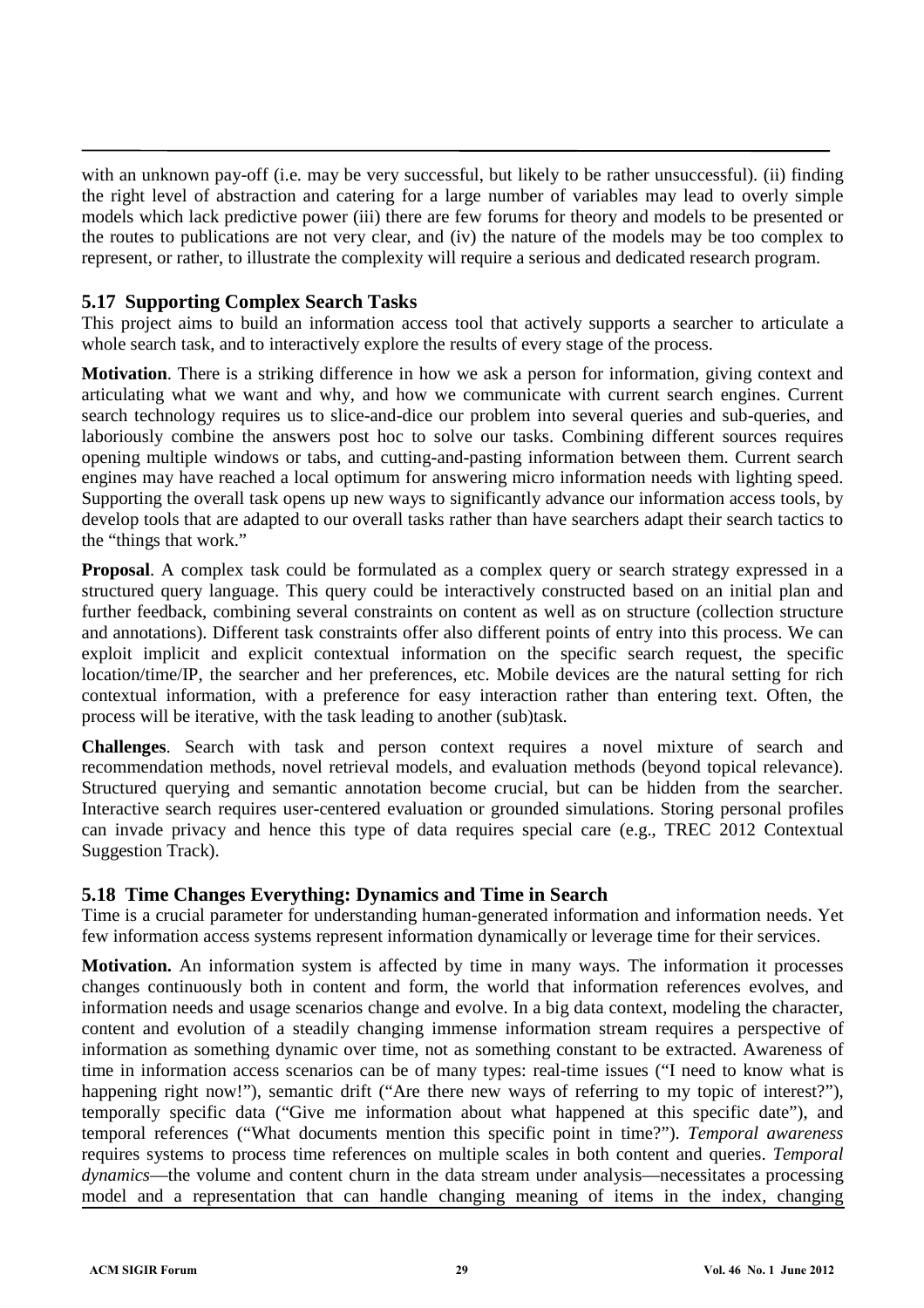associations between index keys and the items being indexed, and changing information needs. Systems need to be aware of time and leverage that awareness to enable entirely new services, not only to serve documents in response to a query but to model and present the state of the world as it changes.

**Proposal.** Search and retrieval must have time as a core dimension. In a dynamic environment, every single ingredient of the retrieval pipeline needs to be on-line modifiable, without lengthy test-traindeploy-update cycles. To make this happen systematically we need a framework to talk about time and to test system performance vis-à-vis time. There are excellent first steps taken along these paths and several systems for time-aware information retrieval are in the market but there is no collected research effort to talk about them.

**Challenges.** The traditions of the IR field are not well equipped to deal with experimentation and evaluation of dynamic data. Making the shift from set and collection based testing to evaluating situation awareness will be a major challenge.

# **5.19 Understanding and Evaluating Rich Aggregated Answers**

This project aims to move research beyond evaluating ranked lists of documents, in order to understand the usefulness of richer answers. Rich aggregated answers are search results that might include multigranular information objects: combinations of paragraphs, summaries, tables, graphics, images, and so on.

**Motivation**. Search systems are becoming more complicated and are presenting richer results (for example, combinations of documents, images, and videos). Simple summaries (title, snippet, and URL) are no longer sufficient for emerging application areas. While the academic IR community has a good understanding of rigorous evaluation approaches, these need to be expanded to encompass new answer modes. The risk of not doing this is that IR research will remain focused on a particular search evaluation approach that does not reflect important new directions that search is taking. Out-dated evaluation models may lead to incorrect conclusions about which approaches are better. Comparing the usefulness and impact of new rich complex answer systems is particularly important in non-traditional domains, for example satisfying deep information needs in education, providing screen space-efficient answers for mobile search.

**Proposal**. We seek to study the way in which rich answers support different information tasks and to develop a taxonomy of information needs. Subsequently, this project could model how systems can exploit this taxonomy (for example, integrating structured and unstructured data) and develop appropriate task-oriented evaluation paradigms.

**Challenges**. How to conduct meaningful, rigorous, and repeatable experiments in this environment is a challenge. It is not clear that test collections with traditional relevance judgments are suitable for evaluating rich aggregated answers. To be useful, any new evaluation approach will need to gain widespread acceptance. The ultimate outcome will be to build a practical test-bed that supports repeatable experiments.

**Related efforts**. This research cuts across a wide range of new search approaches and tools that generate answers beyond simple ranked lists of text snippets, including mobile search, integrating structured and unstructured data, and dialogue systems. It is also related to the broader issue of understanding users.

# **5.20 Understanding Opinion Engineering**

This project aims to study mass online opinion-influencing mechanisms such as "viral advertisement campaigns" and "computational astroturfing" (aka fake grass-roots campaigns).

**Motivation**. Many powerful entities in society such as large corporations and political interest groups have a vested interest in influencing public opinion. The rise of online social media, which facilitates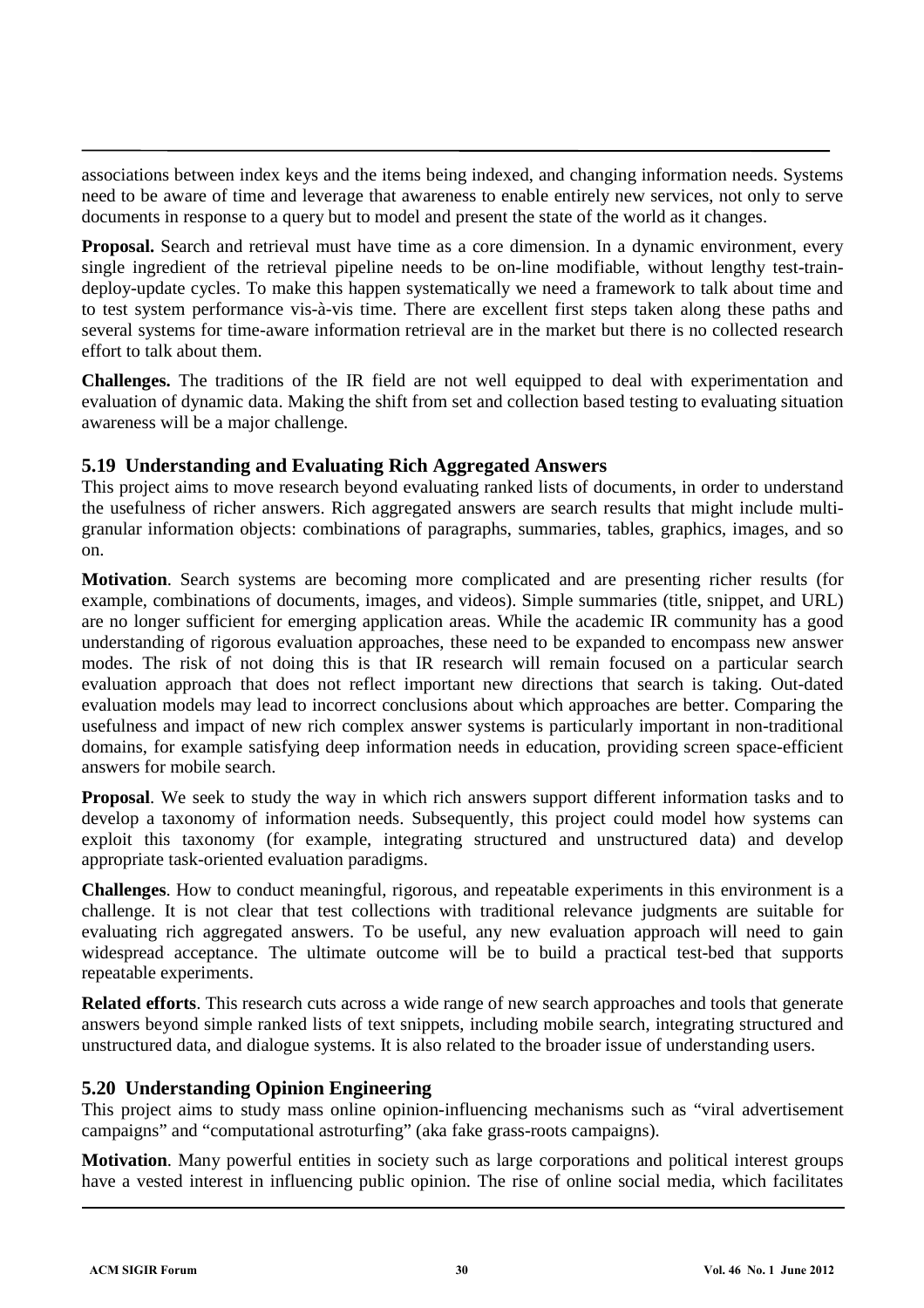interactions between large groups of relative strangers, has resulted in an unprecedented opportunity for these entities to influence and possibly misinform opinion. By paying individuals to comment in forums and social networks, these entities can influence the opinions of large percentages of the population. Furthermore automated "bots" can be used for similar purposes, creating "fake users" who strategically place comments in such a way as to maximize influence over the desired population. As this technology matures, campaigns will likely become more focused on certain target demographics, and given the importance of influencing individuals' opinions, this progression toward targeted opinion engineering may result in a social engineering arms race.

**Proposal.** The project will tackle important questions such as whether it is possible to detect opinion engineering automatically, and if so, what signals are the best indicators of it and how reliable can such detection systems be? Having detected influence, another important question is whether it is possible to measure the amount of influence that each particular entity is having. Then on an individual level, a further question is whether it is possible to identify those users who are "fake" or have been "compromised"? Having identified fake users, what would the ethical ramifications (if any) be of attempting to discredit such individuals online?

**Challenges.** Building an opinion engineering test collection will be necessary to compare automated systems.

# **5.21 Understanding Search in the Workplace**

The project will attempt to characterize the search problems typical of modern workplaces, and to develop models which can underpin realistic evaluations and lead to more effective search tools.

**Motivation:** Traditional IR tools have not been designed or optimized for use in the diverse information environments found in knowledge-rich workplaces. Workers performing their duties may now need to search across personal, departmental, corporate, outsourced, and public information sources and content types ranging from database records, office documents, email, and webpages, to microblog posts, instant messaging, and continuous media clips. This heterogeneity of data and the wide range of searchmediated tasks are not well modeled in current IR test collections.

**Proposal:** This project involves an initial phase of ethnographic study of a representative range of workplaces, leading to the development of test collections which more faithfully model real world search scenarios. The availability of test collections is expected to promote community research into retrieval systems which better serve workers and promote the productivity and competitiveness of their organizations.

**Challenges:** The ethnographic study needs to be extensive and well-planned to ensure that its findings are indeed representative of the full range of workplace search problems. This may best be achieved through a large-scale collaboration between research groups. The non-public nature of the majority of documents in most workplaces and of the queries and answers poses a huge challenge for creation of public data sets. However, if the ethnographic study is able to precisely characterize the data and the information needs, it will hopefully be possible accurately simulate the interesting problems using nonsensitive data.